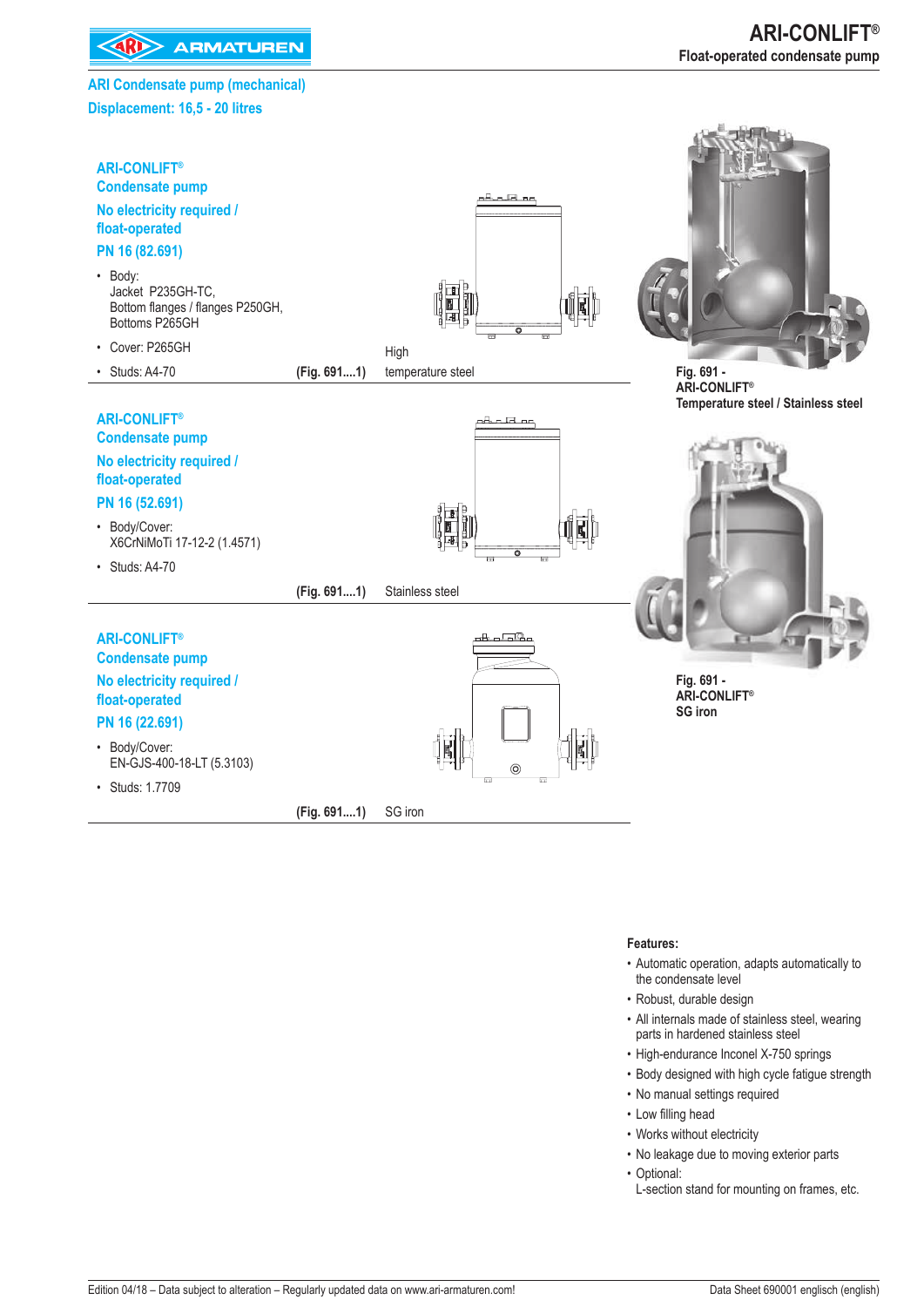### **ARI-CONLIFT® Condensate pump**



Fig. 691....1 with flanges



**Option:** L-profile pedestal

| <b>Figure</b>                                                                                                                                                                                                                                                | <b>Nominal</b><br>pressure                                                                                                                                                                                                                                        | <b>Material</b>                                         | <b>Nominal</b><br>diameter<br>(input / output) | <b>Allowable</b><br><b>Back pressure</b>                       | <b>Operating</b><br><b>Operating</b><br><b>Allowable</b><br>differential<br>temperature<br>pressure<br>controller<br><b>PS</b><br><b>TS</b><br>pressure $\triangle$ PMX |                                           |           |                 |  |  |  |  |  |
|--------------------------------------------------------------------------------------------------------------------------------------------------------------------------------------------------------------------------------------------------------------|-------------------------------------------------------------------------------------------------------------------------------------------------------------------------------------------------------------------------------------------------------------------|---------------------------------------------------------|------------------------------------------------|----------------------------------------------------------------|-------------------------------------------------------------------------------------------------------------------------------------------------------------------------|-------------------------------------------|-----------|-----------------|--|--|--|--|--|
| 82.691                                                                                                                                                                                                                                                       | <b>PN16</b>                                                                                                                                                                                                                                                       | Gehäuse:<br>P235GH.<br>P250GH, P265GH<br>Deckel: P265GH | 25/25<br>40/40<br>50/50<br>80/50               | 8,0 bar                                                        | min. -1,0 barg<br>max. 10,0 barg*                                                                                                                                       | min. - 10 °C<br>max. 200 °C               | 10,0 bar* | R <sub>10</sub> |  |  |  |  |  |
| 52.691                                                                                                                                                                                                                                                       | <b>PN16</b>                                                                                                                                                                                                                                                       | 1.4571                                                  | 25/25<br>40/40<br>50/50<br>80/50               | 5.0 <sub>bar</sub><br>6.0 <sub>bar</sub><br>6.5 <sub>bar</sub> | $min: -1.0$ barg<br>max: 10 barg*                                                                                                                                       | min: $-60^{\circ}$ C<br>max: 200°C        | 10,0 bar* | R <sub>10</sub> |  |  |  |  |  |
| 22.691                                                                                                                                                                                                                                                       | <b>PN16</b>                                                                                                                                                                                                                                                       | <b>EN-JS1049</b>                                        | 50/50<br>80/50                                 | 8.0 <sub>bar</sub>                                             | $min: -1, 0$ barg<br>max: 10 barg*                                                                                                                                      | min. - 10 °C<br>max. 200 °C               | 10,0 bar* | R <sub>10</sub> |  |  |  |  |  |
| 22.691                                                                                                                                                                                                                                                       | <b>PN16</b>                                                                                                                                                                                                                                                       | <b>EN-JS1049</b>                                        | 50/50<br>80/50                                 |                                                                | $min: -1, 0$ barg<br>max: 14,0 barg*                                                                                                                                    | min. - 10 °C<br>max. 200 °C               | 14,0 bar* | R <sub>14</sub> |  |  |  |  |  |
|                                                                                                                                                                                                                                                              | *) The allowable differential pressure refers to the pressure difference between the motive steam and air vent connections. The allowable operating pressure in vacuum<br>systems should be reduced, so that the allowable differential pressure is not exceeded. |                                                         |                                                |                                                                |                                                                                                                                                                         |                                           |           |                 |  |  |  |  |  |
| <b>Types of connection</b><br>Other types of connection on request (other limits of use may apply).                                                                                                                                                          |                                                                                                                                                                                                                                                                   |                                                         |                                                |                                                                |                                                                                                                                                                         |                                           |           |                 |  |  |  |  |  |
|                                                                                                                                                                                                                                                              | . Flanges 1 ________________________ acc. to DIN EN 1092-1, On request: drilled acc. to ANSI Class 150<br>• Motive medium _____________________ acc. to EN 10226-1 Rp 1/2"                                                                                        |                                                         |                                                |                                                                |                                                                                                                                                                         |                                           |           |                 |  |  |  |  |  |
| <b>Features</b>                                                                                                                                                                                                                                              |                                                                                                                                                                                                                                                                   |                                                         |                                                |                                                                |                                                                                                                                                                         |                                           |           |                 |  |  |  |  |  |
| · Robust, durable design                                                                                                                                                                                                                                     | • Automatic operation, adapts automatically to the condensate level<br>• All internals made of stainless steel, wearing parts in hardened stainless steel<br>• High-endurance Inconel X-750 springs<br>• Body designed with high cycle fatigue strength           |                                                         |                                                |                                                                | • No manual settings required<br>• Low filling head<br>• Works without electricity                                                                                      | • No leakage due to moving exterior parts |           |                 |  |  |  |  |  |
| <b>Fluids pumped</b>                                                                                                                                                                                                                                         |                                                                                                                                                                                                                                                                   |                                                         |                                                |                                                                |                                                                                                                                                                         |                                           |           |                 |  |  |  |  |  |
|                                                                                                                                                                                                                                                              | • Group 2 fluids with a density of 0.85 to 1.15 kg/dm <sup>3</sup>                                                                                                                                                                                                |                                                         |                                                |                                                                |                                                                                                                                                                         |                                           |           |                 |  |  |  |  |  |
| <b>Mounting position</b>                                                                                                                                                                                                                                     |                                                                                                                                                                                                                                                                   |                                                         |                                                |                                                                |                                                                                                                                                                         |                                           |           |                 |  |  |  |  |  |
| Required filling head above pump footprint:<br>$\cdot$ 600 mm<br>• Optional: 640 mm with L-section stand<br>Standard:<br>horizontal<br>Maximum filling head above pump footprint:<br>$\cdot$ 1500 mm                                                         |                                                                                                                                                                                                                                                                   |                                                         |                                                |                                                                |                                                                                                                                                                         |                                           |           |                 |  |  |  |  |  |
| <b>Options</b>                                                                                                                                                                                                                                               | For options, refer to page 10                                                                                                                                                                                                                                     |                                                         |                                                |                                                                |                                                                                                                                                                         |                                           |           |                 |  |  |  |  |  |
| • L-profile pedestal (for mounting on frames, etc.)<br>• Internal pressure gauge<br>. Union with butt weld ends for the motive steam and air vent connections<br>• Electronic stroke counter<br>• KBall valve for condensate drainage<br>• Insulating jacket |                                                                                                                                                                                                                                                                   |                                                         |                                                |                                                                |                                                                                                                                                                         |                                           |           |                 |  |  |  |  |  |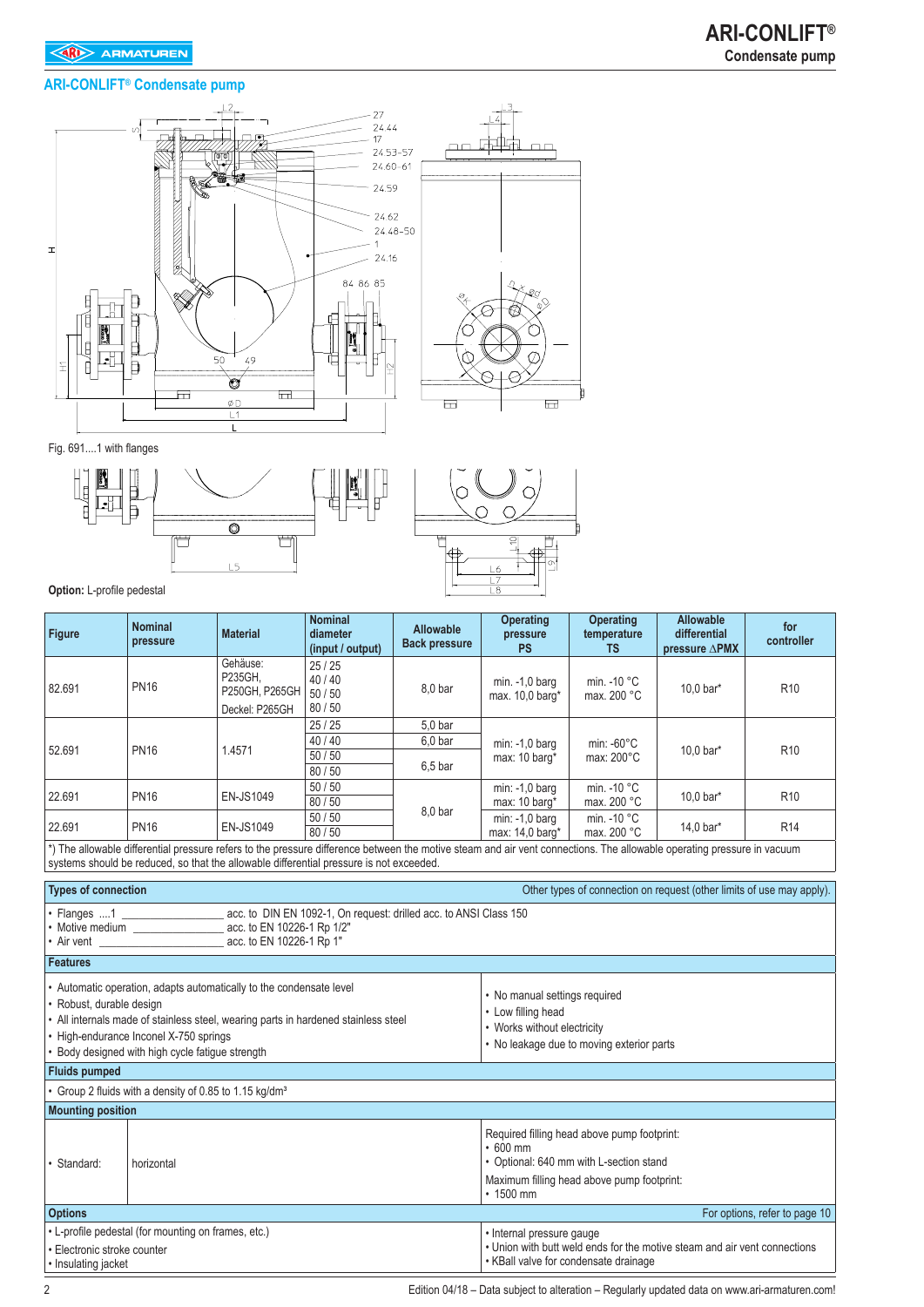| <b>Types of connection</b>     |                                                             |                                |      | <b>Flanges</b>                                                                                                                      |                 |         |      |                                                  |  |  |  |  |
|--------------------------------|-------------------------------------------------------------|--------------------------------|------|-------------------------------------------------------------------------------------------------------------------------------------|-----------------|---------|------|--------------------------------------------------|--|--|--|--|
| DN input / DN output           |                                                             |                                |      | 25/25                                                                                                                               | 40 / 40         | 50 / 50 |      | 80 / 50                                          |  |  |  |  |
| <b>NPS input / NPS output</b>  |                                                             |                                |      | 1"11"                                                                                                                               | 1 1/2" / 1 1/2" | 2"12"   |      | 3" / 2"                                          |  |  |  |  |
| <b>Volume</b>                  |                                                             |                                |      |                                                                                                                                     |                 |         |      |                                                  |  |  |  |  |
| Displacement                   |                                                             |                                | (1)  | 16,5                                                                                                                                | 16,5            | 20      |      | 20                                               |  |  |  |  |
|                                | Face-to-face acc. to data sheet or as specified by customer |                                |      |                                                                                                                                     |                 |         |      | For standard flange dimensions, refer to page 10 |  |  |  |  |
|                                |                                                             |                                | (mm) | 604                                                                                                                                 | 637             | 674     |      | 689                                              |  |  |  |  |
| L1                             |                                                             |                                | (mm) | 480                                                                                                                                 | 480             | 500     |      | 500                                              |  |  |  |  |
| L2                             |                                                             |                                | (mm) | 12                                                                                                                                  | 12              | 28      |      | $\overline{28}$                                  |  |  |  |  |
| L <sub>3</sub>                 |                                                             |                                | (mm) | 27                                                                                                                                  | 27              | 27      |      | 27                                               |  |  |  |  |
| L4                             |                                                             |                                | (mm) | 28                                                                                                                                  | 28              | 28      |      | 28                                               |  |  |  |  |
|                                | L <sub>5</sub>                                              |                                | (mm) | 255                                                                                                                                 | 255             | 276     |      | 276                                              |  |  |  |  |
|                                | L6                                                          |                                | (mm) | 140                                                                                                                                 | 140             | 170     |      | 170                                              |  |  |  |  |
| Option:                        | L7                                                          |                                | (mm) | 160                                                                                                                                 | 160             | 190     |      | 190                                              |  |  |  |  |
| L-profile pedestal             | L <sub>8</sub>                                              |                                | (mm) | 190                                                                                                                                 | 190             | 220     |      | 220                                              |  |  |  |  |
|                                | L <sub>9</sub>                                              |                                | (mm) | 17                                                                                                                                  | 17              | 17      |      | 17                                               |  |  |  |  |
|                                | L10                                                         |                                | (mm) | 20                                                                                                                                  | 20              | 20      |      | 20                                               |  |  |  |  |
| <b>Dimensions</b>              |                                                             |                                |      |                                                                                                                                     |                 |         |      |                                                  |  |  |  |  |
| Н                              |                                                             |                                | (mm) | 600                                                                                                                                 | 600             | 600     |      | 600                                              |  |  |  |  |
| H1                             |                                                             |                                | (mm) | 118                                                                                                                                 | 128             | 133     |      | 143                                              |  |  |  |  |
| H2                             |                                                             |                                | (mm) | 118                                                                                                                                 | 128             | 133     |      | 133                                              |  |  |  |  |
| $\mathsf S$                    |                                                             |                                | (mm) | 300                                                                                                                                 | 300             | 300     |      | 300                                              |  |  |  |  |
| D                              |                                                             |                                | (mm) | 324                                                                                                                                 | 324             | 356     |      | 356                                              |  |  |  |  |
|                                | $\boldsymbol{\mathsf{H}}$                                   |                                | (mm) | 642                                                                                                                                 | 642             | 642     |      | 642                                              |  |  |  |  |
| Option:<br>L-profile pedestal  | H1                                                          |                                | (mm) | 160                                                                                                                                 | 170             | 175     |      | 185                                              |  |  |  |  |
|                                | H2                                                          |                                | (mm) | 160                                                                                                                                 | 170             | 175     |      | 175                                              |  |  |  |  |
| Weights                        |                                                             |                                |      |                                                                                                                                     |                 |         |      |                                                  |  |  |  |  |
| Fig. 82.691 / 52.691 complete  |                                                             |                                | (kg) | 95                                                                                                                                  | 101             | 121     |      | 126                                              |  |  |  |  |
| Fig. 82.691 / 52.691 pump only |                                                             |                                | (kg) | 91                                                                                                                                  | 93              | 112     |      | 113                                              |  |  |  |  |
| Fig. 22.691 complete           |                                                             |                                | (kg) |                                                                                                                                     |                 | 98      |      | 103                                              |  |  |  |  |
| Fig. 22.691 pump only          |                                                             |                                | (kg) |                                                                                                                                     |                 | 89      |      | $\overline{90}$                                  |  |  |  |  |
|                                |                                                             | Fig. 82.691 / 52.691 complete  | (kg) | 97                                                                                                                                  | 103             | 123     |      | 128                                              |  |  |  |  |
| Option:                        |                                                             | Fig. 82.691 / 52.691 pump only | (kg) | 93                                                                                                                                  | 95              | 114     |      | 115                                              |  |  |  |  |
| L-profile pedestal             | Figur 22.691 complete                                       |                                | (kg) |                                                                                                                                     |                 | 100     |      | 105                                              |  |  |  |  |
|                                | Figur 22.691 pump only                                      |                                | (kg) |                                                                                                                                     |                 | 91      |      | 92                                               |  |  |  |  |
| Design data                    |                                                             |                                |      |                                                                                                                                     |                 |         |      |                                                  |  |  |  |  |
| Figure                         | Temperature (°C)                                            | 20                             | 100  | 150                                                                                                                                 | 200             | 250     | 300  | 350                                              |  |  |  |  |
| 82.691                         |                                                             | 16,0                           | 14,8 | 14,0                                                                                                                                | 13,3            | 12,1    | 11,0 | 10,2                                             |  |  |  |  |
| 52.691                         | Pressure<br>(barg)                                          | 16,0                           | 16,0 | 15,6                                                                                                                                | 14,9            | 14,1    | 13,3 | 12,8                                             |  |  |  |  |
| 22.691                         |                                                             | 16,0                           | 16,0 | 15,2                                                                                                                                | 14,4            | 12,8    | 11,2 | 8,8                                              |  |  |  |  |
|                                |                                                             |                                |      | Note: The enceiting percepting perception must not be expected. Follum to comply moy requit in foulte, accidents or promoture wear. |                 |         |      |                                                  |  |  |  |  |

Note: The specified operating parameters must not be exceeded. Failure to comply may result in fact

| Parts          |              |                                 |                                                       |                            |                          |  |  |  |  |
|----------------|--------------|---------------------------------|-------------------------------------------------------|----------------------------|--------------------------|--|--|--|--|
| Pos.           | Ers.         | <b>Bezeichnung</b>              | Fig. 82.691                                           | Fig. 52.691                | Fig. 22.691              |  |  |  |  |
|                |              | Body (jacket, flanges, bottoms) | P235GH-TC1, 1.0345; P250GH, 1.0460;<br>P265GH, 1.0425 | X6CrNiMoTi 17-12-2, 1.4571 | EN-GJS-400-18-LT, 5.3103 |  |  |  |  |
| 17             | X            | Gasket                          | Graphite (CrNi laminated)                             |                            |                          |  |  |  |  |
| 24.16          |              | <b>Ball float</b>               | X5CrNi18-10, 1.4301                                   |                            |                          |  |  |  |  |
| 24.44          |              | Cover                           | P265GH, 1.0425                                        | X6CrNiMoTi 17-12-2, 1.4571 | EN-GJS-400-18-LT, 5.3103 |  |  |  |  |
| 24.48 - 24.50  |              | Switch frame, shift lever       | GC22CrNi17, 1.4059                                    |                            |                          |  |  |  |  |
| 24.53 - 24.-57 | $\mathsf{x}$ | Seats, stems, stem nuts         | X20Cr13+QT, 1.4021+QT                                 |                            |                          |  |  |  |  |
| 24.60 - 24.61  |              | Spring slot, tension spring     | X20Cr13+QT, 1.4021+QT, Inconel X-750                  |                            |                          |  |  |  |  |
| 24.59, 24.62   |              | Bolt                            | X20Cr13+QT, 1.4021+QT                                 |                            |                          |  |  |  |  |
| 27             |              | Cheese head screw               | A4-70                                                 |                            | 21CrMoV 5-7, 1.7709      |  |  |  |  |
| 49             | X            | Sealing ring                    | A4                                                    |                            |                          |  |  |  |  |
| 50             |              | Screw plug                      | 5.6                                                   | X6CrNiMoTi 17-12-2, 1.4571 | 21CrMoV 5-7, 1.7709      |  |  |  |  |
| 84             | X            | Checko - D                      | GX5CrNiMo 19-11-2, 1.4408                             |                            |                          |  |  |  |  |
| 85             |              | Flange                          | P250GH, 1.0460                                        | X6CrNiMoTi 17-12-2, 1.4571 | P250GH, 1.0460           |  |  |  |  |
| 86             | X            | Gasket                          | Graphite (CrNi laminated)                             |                            |                          |  |  |  |  |
|                |              | $L$ Spare parts                 |                                                       |                            |                          |  |  |  |  |

Additional information / restrictions in technical regulations must be observed!

Please check the stability and suitability of the materials or contact the manufacturer (refer to the product overview and resistance list).

Operating and installation instructions can be downloaded from www.ari-armaturen.com.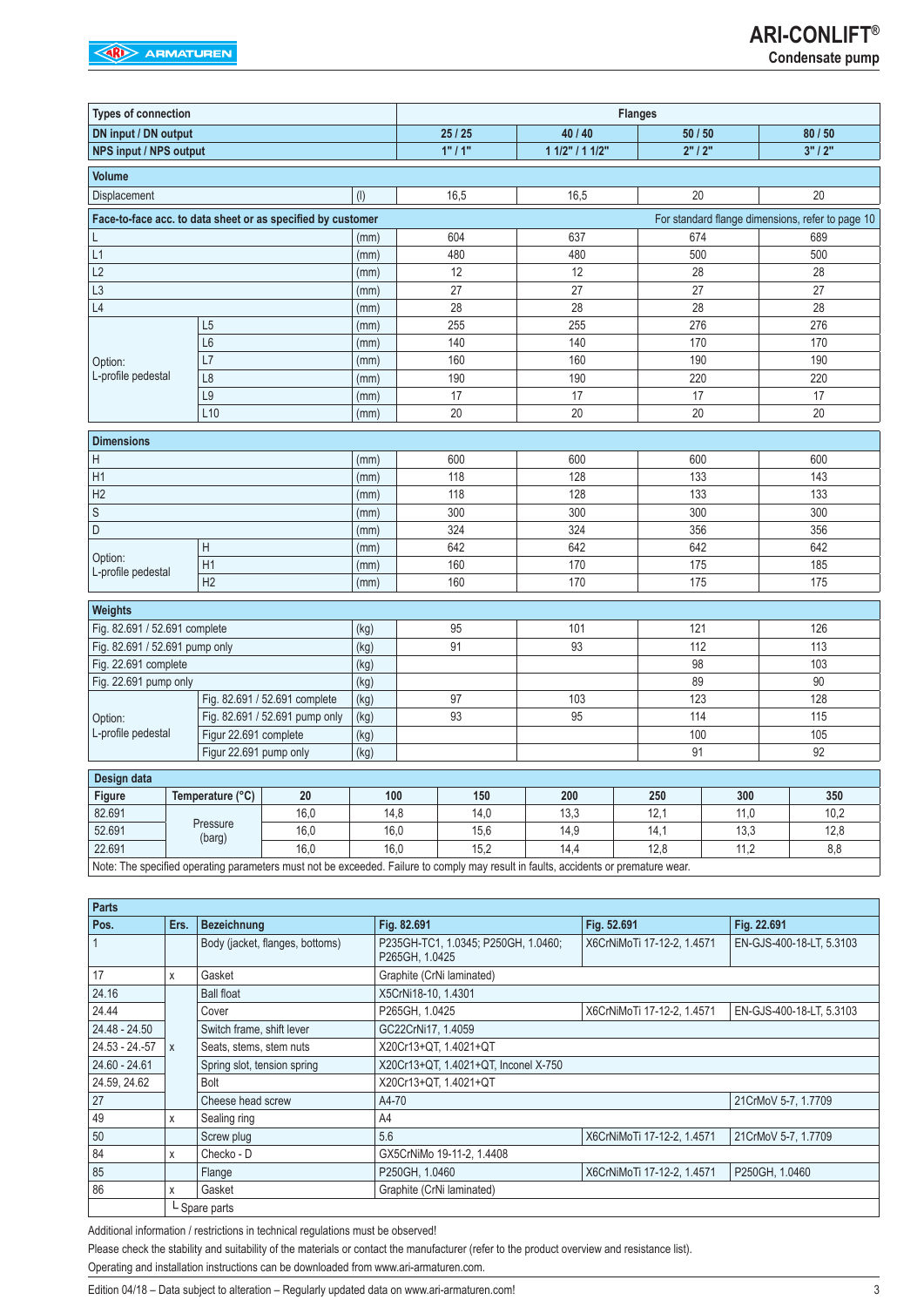#### **Applications**

The ARI-CONLIFT® - BR691 is a float-operated condensate pump operating without electricity.

It is used to pump fluids from a point at a low level or a system with low pressure to a point at a higher level or a system with high pressure. The condensate pump works according to the positive displacement principle.

Steam, compressed air or inert gas can be used as the motive medium. Pressurised steam and gas spaces, or steam and gas spaces which are under vacuum or subject to changing pressures, can be drained depending on the installation.

### **Hinweise**

We recommend limiting the operating pressure of the motive medium 2 bar higher than the expected back pressure, to enable the energy contained in the medium to be optimally utilised.

If cold condensates (less than 50°C) are pumped using compressed air, icing may occur in the vented pipe and in the controller. The flow rate could be reduced as a result.

### **Sizing**

The following information is required in order to determine the minimum size of the condensate pump:

- Flow capacity
- Type of motive medium
- Motive medium pressure
- Filling head
- Total back pressure

The following information is required in order to calculate the total back pressure:

- Height difference between the pump and the manifold to which the condensate is supplied
- Overpressure in the manifold
- Resistance in the feed pipe

The mass flow which is necessary to calculate the **resistance in the feed pipe** can be assumed as follows:

| differential<br>pressure<br>motive steam |              | massflow in condensate<br>return pipe<br>kg per hour |                  | expected pressure loss in condensate return pipe<br>bar per 100m pipe |              |              |                                                |              |                                                           |              |                                         |                        |              |                                                                   |  |  |
|------------------------------------------|--------------|------------------------------------------------------|------------------|-----------------------------------------------------------------------|--------------|--------------|------------------------------------------------|--------------|-----------------------------------------------------------|--------------|-----------------------------------------|------------------------|--------------|-------------------------------------------------------------------|--|--|
| pressure-<br>back pressure               |              | <b>CONLIFT</b>                                       |                  | <b>CONLIFT DN 25</b><br>condensate return pipe                        |              |              | <b>CONLIFT DN 40</b><br>condensate return pipe |              | <b>CONLIFT DN50 and DN80/50</b><br>condensate return pipe |              | 2x CONLIFT DN 50<br>2x CONLIFT DN 80/50 | condensate return pipe |              | 3x CONLIFT DN 50<br>3x CONLIFT DN 80/50<br>condensate return pipe |  |  |
| bar                                      | <b>DN 25</b> | <b>DN 40</b>                                         | DN 50 +<br>80/50 | <b>DN 25</b>                                                          | <b>DN 40</b> | <b>DN 40</b> | <b>DN 50</b>                                   | <b>DN 50</b> | <b>DN 65</b>                                              | <b>DN 80</b> | <b>DN 65</b>                            | <b>DN 80</b>           | <b>DN 80</b> | <b>DN 100</b>                                                     |  |  |
| 0,5                                      | 2500         | 3800                                                 | 6050             | 0.79                                                                  | 0,10         | 0,22         | 0,07                                           | 0,16         | 0.05                                                      | 0,02         | 0,17                                    | 0,08                   | 0,17         | 0,05                                                              |  |  |
|                                          | 4600         | 7000                                                 | 12500            | 2,60                                                                  | 0,31         | 0,71         | 0,22                                           | 0,67         | 0,18                                                      | 0,08         | 0,72                                    | 0,32                   | 0,72         | 0,20                                                              |  |  |
| 1,5                                      | 6900         | 10500                                                | 16270            | 5,85                                                                  | 0.67         | 1,57         | 0,48                                           | 1,12         | 0,31                                                      | 0,14         | 1,21                                    | 0,55                   | 1,21         | 0,33                                                              |  |  |
| $\overline{2}$                           | 8800         | 13500                                                | 18950            | 9,52                                                                  | 1,12         | 2,59         | 0,78                                           | 1,52         | 0,42                                                      | 0,19         | 1,65                                    | 0,73                   | 1,65         | 0,45                                                              |  |  |
| $\mathbf{3}$                             | 11600        | 17800                                                | 22720            | 16,54                                                                 | 1,91         | 4,50         | 1,34                                           | 2,18         | 0,6                                                       | 0,27         | 2,37                                    | 1,05                   | 2,37         | 0,64                                                              |  |  |
| $\overline{4}$                           | 13600        | 20800                                                | 25390            | 22,73                                                                 | 2,62         | 6,14         | 1,83                                           | 2,72         | 0,75                                                      | 0,34         | 2,96                                    | 1,31                   | 2,96         | 0,80                                                              |  |  |
| 5                                        | 15000        | 23000                                                | 27470            | 27,65                                                                 | 3.19         | 7,50         | 2,23                                           | 3,18         | 0,87                                                      | 0,39         | 3,46                                    | 1,54                   | 3,46         | 0,94                                                              |  |  |
| 6                                        | 16200        | 24800                                                | 29160            | 32,25                                                                 | 3,72         | 8,72         | 2,60                                           | 3,59         | 0,98                                                      | 0,44         | 3,90                                    | 1,73                   | 3,90         | 1,06                                                              |  |  |
| 7                                        | 16900        | 26000                                                | 30600            | 35,09                                                                 | 4.05         | 9,56         | 2,85                                           | 3,95         | 1,08                                                      | 0,48         | 4,29                                    | 1,91                   | 4,29         | 1,16                                                              |  |  |
| 8                                        | 17500        | 26600                                                | 31840            | 37,63                                                                 | 4,35         | 10,03        | 2,99                                           | 4,28         | 1,16                                                      | 0,52         | 4,65                                    | 2,07                   | 4,65         | 1,26                                                              |  |  |
| >9                                       | 18000        | 27000                                                | 32930            | 39,81                                                                 | 4,60         | 10,34        | 3,08                                           | 4,57         | 1,24                                                      | 0,56         | 4,97                                    | 2,21                   | 4,97         | 1,34                                                              |  |  |

If the resistance in the feed pipe is higher than the desirable level, we recommend selecting a larger nominal diameter or using a shorter pipe.

#### **PED 2014/34/EU**

**Assessment as per PED 2014/34/EU (Group 2 fluids)**

**EC declaration of conformity / manufacturer's declaration:** Refer to the last page of the current Operating Instructions for information on the abovementioned EU directives.

**Please request a copy of the Operating Instructions by phone (+49 52 07) 944-0 or by fax (+49 52 07) 994-158 or 159.**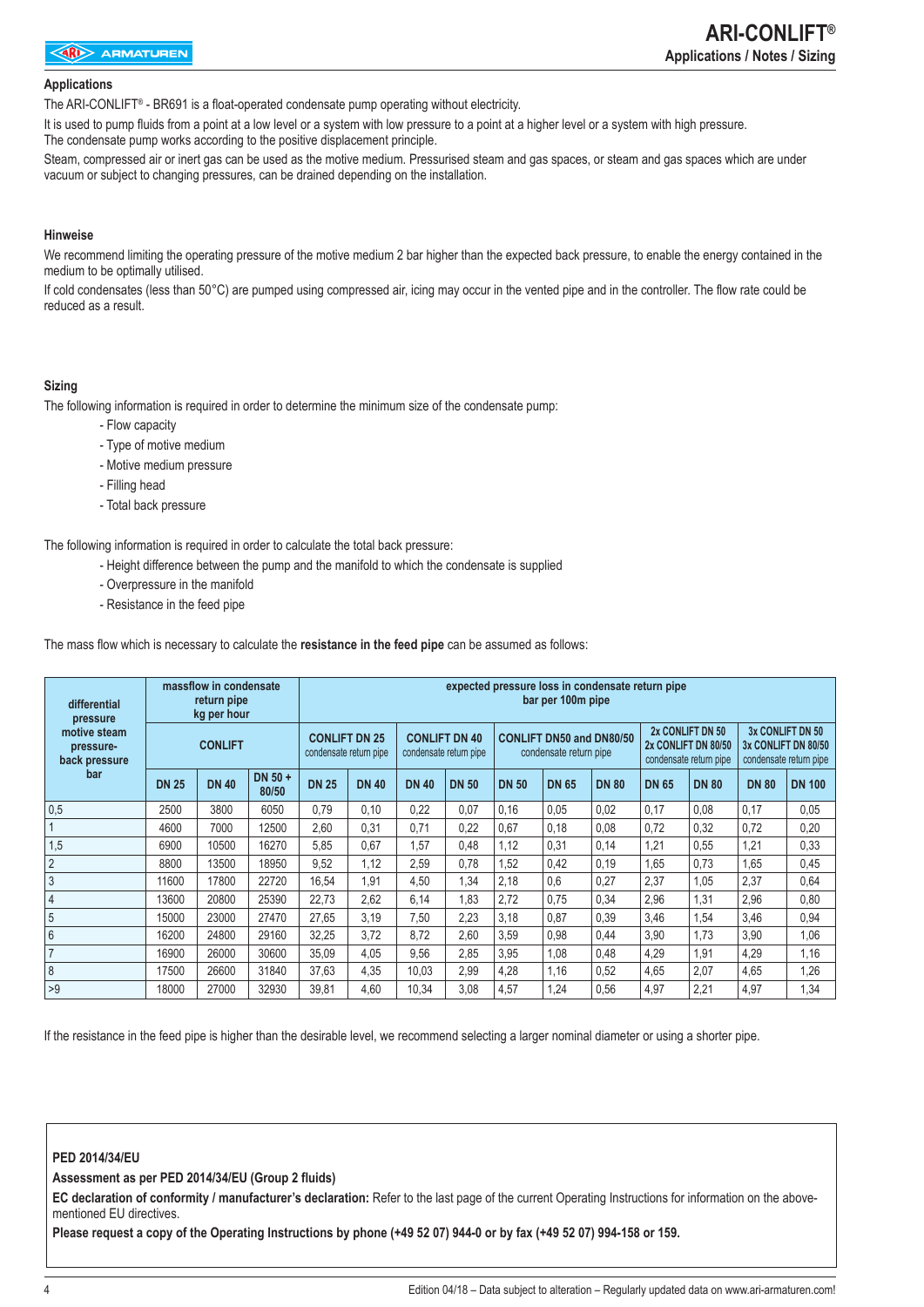### **Correction factor: Motive medium**

The capacities indicated in the table below apply when steam is used as the motive medium.

If the motive medium is compressed air or inert gas, the values contained in the "Flow rate" table must be multiplied by the correction factor given in the table below.

| Back pressure as a percentage of the motive medium pressure |     |     |     |     |     |     |     |      |
|-------------------------------------------------------------|-----|-----|-----|-----|-----|-----|-----|------|
| <b>Back pressure</b>                                        | 20% | 30% | 40% | 50% | 60% | 70% | 80% | 90%  |
| <b>Correction factor</b>                                    | .04 | .07 |     |     |     | .22 | .28 | 1,35 |

### **Consumption: Motive medium**

|                                               |                        |      | steam consumption of CONLIFT |      |      |      |                                                                              |       |       |       |       |
|-----------------------------------------------|------------------------|------|------------------------------|------|------|------|------------------------------------------------------------------------------|-------|-------|-------|-------|
| type of                                       | Back pressure - pb     | 1,00 | 1,50                         | 2,00 | 2,50 | 3,00 | 3,50                                                                         | 4,00  | 5,00  | 6,50  | 8,00  |
| condensate pump                               | motive steam pressure  |      |                              |      |      |      | steam consumption - kg per 1000kg of hot <sup>1)</sup> condensate            |       |       |       |       |
|                                               | air pressure           |      |                              |      |      |      | air consumption m <sup>3</sup> (standard condition) per 1000kg of condensate |       |       |       |       |
| 82(52).691 DN25                               | $pb + 2bar$            | 3,17 | 3,59                         | 4,00 | 4,42 | 4,83 | 5,24                                                                         | 5,65  | 6,47  | 7,67  | 8,86  |
| controller R10                                | 10 bar                 | 4,09 | 4,42                         | 4,75 | 5,08 | 5,41 | 5,73                                                                         | 6,06  | 6,71  | 7,83  | 8,86  |
| steel / stainless steel                       | air pressure pb + 2bar | 4,80 | 5,80                         | 6,80 | 7,80 | 8,80 | 9,80                                                                         | 10,80 | 12,80 | 15,80 | 18,70 |
| 82(52).691 DN40                               | $pb + 2bar$            | 3,09 | 3,50                         | 3,92 | 4,34 | 4,75 | 5,16                                                                         | 5,57  | 6,55  | 7,59  | 8,78  |
| controller R10                                | 10 bar                 | 3,84 | 4,17                         | 4,50 | 4,83 | 5,16 | 5,49                                                                         | 5,82  | 6,71  | 7,67  | 8,78  |
| steel / stainless steel                       | air pressure pb + 2bar | 4,60 | 5,60                         | 6,60 | 7,60 | 8,60 | 9,60                                                                         | 10,60 | 12,60 | 15,60 | 18,50 |
| 82(52).691 DN50 + DN80/50                     | $pb + 2bar$            | 3,01 | 3,43                         | 3,85 | 4,26 | 4,64 | 5,05                                                                         | 5,46  | 6,28  | 7,45  | 8,65  |
| controller R10                                | 10 bar                 | 3,60 | 3,93                         | 4,26 | 4,60 | 4,93 | 5,30                                                                         | 5,67  | 6,36  | 7,49  | 8,65  |
| steel / stainless steel                       | air pressure pb + 2bar | 4,40 | 5,50                         | 6,50 | 7,50 | 8,50 | 9,50                                                                         | 10,50 | 12,50 | 15,60 | 18,60 |
|                                               | $pb + 2bar$            | 2,74 | 3,11                         | 3,47 | 3,83 | 4,16 | 4,51                                                                         | 4,87  | 5,58  | 6,60  | 7,64  |
| 22.691 DN50 + DN80/50<br>controller R10 / R14 | 10 bar                 | 3,25 | 3,54                         | 3,83 | 4,12 | 4,41 | 4,73                                                                         | 5,05  | 5,65  | 6,63  | 7,64  |
| SG iron                                       | 14 bar                 | 3,25 | 3,58                         | 3,91 | 4,24 | 4,56 | 4,92                                                                         | 5,28  | 5,93  | 7,00  | 8,09  |
|                                               | air pressure pb + 2bar | 4,00 | 4,90                         | 5,80 | 6,70 | 7,60 | 8,50                                                                         | 9,40  | 11,20 | 13,90 | 16,60 |

<sup>1)</sup> temperature of condensate 95°C. At lower condensate temperatures, steam consumption slightly increases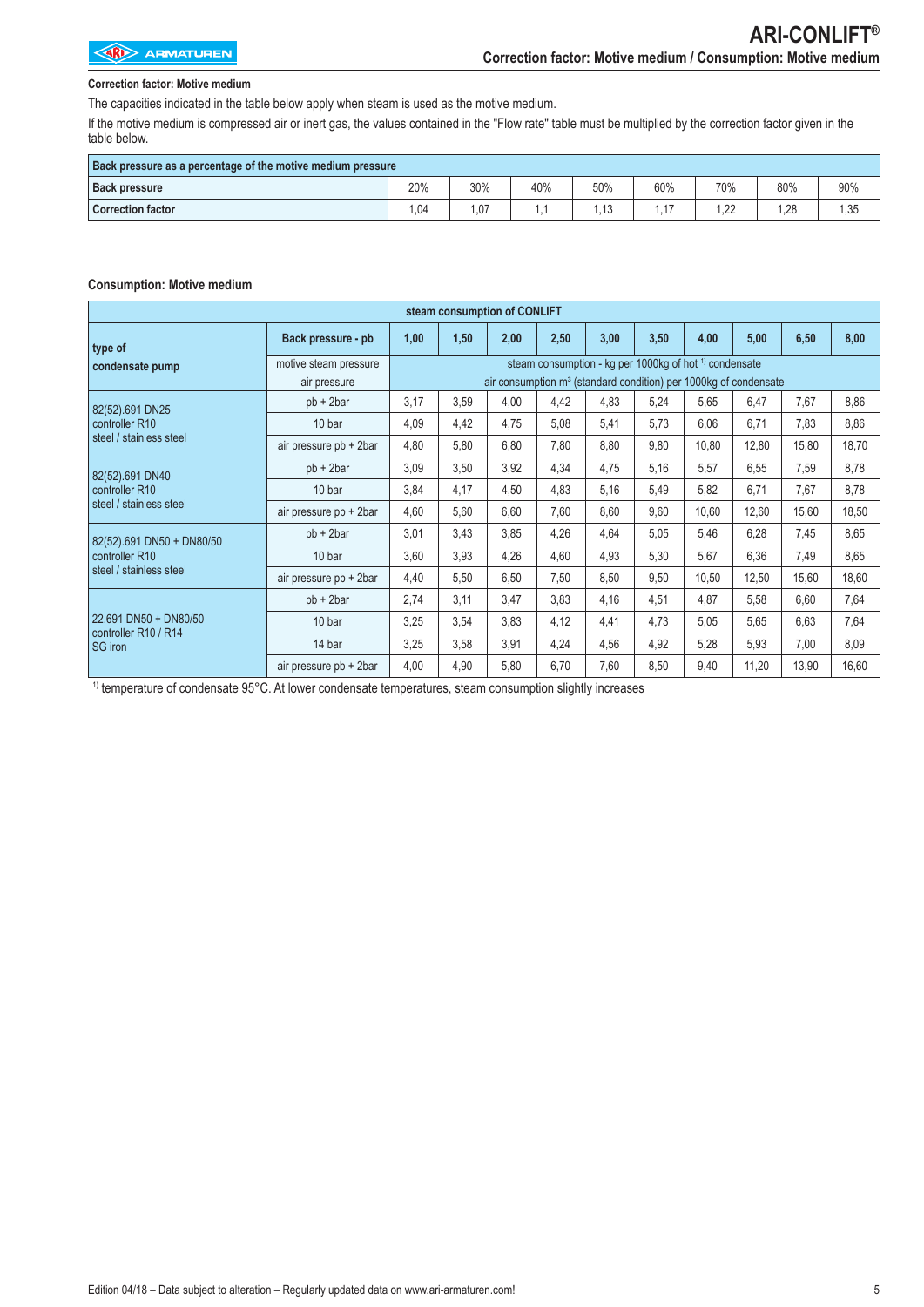### **ARI-CONLIFT® Flow rate: high temperature steel / stainless steel**

|                     |                              |     |     |                                              |                                                                                  |      |      |      |                                                                                                                    |                  |                                                                                               |      | .    |      |      |      |       |      |
|---------------------|------------------------------|-----|-----|----------------------------------------------|----------------------------------------------------------------------------------|------|------|------|--------------------------------------------------------------------------------------------------------------------|------------------|-----------------------------------------------------------------------------------------------|------|------|------|------|------|-------|------|
|                     |                              |     |     |                                              |                                                                                  |      |      |      | high temperature steel / stainless steel                                                                           |                  | CONLIFT 82.691 + 52.691                                                                       |      |      |      |      |      |       |      |
|                     |                              |     |     |                                              |                                                                                  |      |      |      |                                                                                                                    | nominal diameter |                                                                                               |      |      |      |      |      |       |      |
|                     |                              |     |     |                                              | 25                                                                               |      |      |      | 40                                                                                                                 |                  |                                                                                               |      | 50   |      |      |      | 80/50 |      |
| Back pressure<br>pG | Motive medium<br>pressure pT |     |     |                                              |                                                                                  |      |      |      |                                                                                                                    |                  | filling head in mm                                                                            |      |      |      |      |      |       |      |
|                     |                              |     |     |                                              |                                                                                  |      |      |      |                                                                                                                    |                  |                                                                                               |      |      |      |      |      |       |      |
| (bar)               | (bar)                        |     | 600 | 800                                          | 1000                                                                             | 1200 | 600  | 800  | 1000                                                                                                               | 1200             | 600                                                                                           | 800  | 1000 | 1200 | 600  | 800  | 1000  | 1200 |
|                     | 1,5                          | 1/h | 439 | 585                                          | 724                                                                              | 748  | 675  | 900  | 1114                                                                                                               | 1151             | 1228                                                                                          | 1637 | 2026 | 2093 | 1831 | 2441 | 3021  | 3120 |
|                     | 2,0                          | 1/h | 633 | 844                                          | 1045                                                                             | 1079 | 974  | 1299 | 1608                                                                                                               | 1660             | 1772                                                                                          | 2362 | 2923 | 3019 | 2390 | 3186 | 3943  | 4072 |
|                     | 2,5                          | 1/h | 755 | 1006                                         | 1245                                                                             | 1286 | 1161 | 1548 | 1915                                                                                                               | 1978             | 2111                                                                                          | 2814 | 3482 | 3596 | 2709 | 3612 | 4469  | 4614 |
|                     | 3,0                          | 1/h | 797 | 1063                                         | 1316                                                                             | 1359 | 1227 | 1636 | 2025                                                                                                               | 2091             | 2231                                                                                          | 2975 | 3682 | 3802 | 2950 | 3933 | 4867  | 5027 |
|                     | 4,0                          | 1/h | 857 | 1143                                         | 1415                                                                             | 1461 | 1319 | 1759 | 2177                                                                                                               | 2248             | 2399                                                                                          | 3198 | 3958 | 4087 | 3172 | 4229 | 5234  | 5404 |
| 1,0                 | 5,0                          | 1/h | 896 | 1195                                         | 1479                                                                             | 1528 | 1379 | 1839 | 2275                                                                                                               | 2350             | 2507                                                                                          | 3343 | 4137 | 4272 | 3316 | 4421 | 5470  | 5649 |
|                     | 6,0                          | I/h | 924 | 1232                                         | 1526                                                                             | 1575 | 1422 | 1896 | 2347                                                                                                               | 2423             | 2586                                                                                          | 3448 | 4267 | 4405 | 3419 | 4558 | 5641  | 5825 |
|                     | 7,0                          | I/h | 937 | 1249                                         | 1546                                                                             | 1596 | 1442 | 1922 | 2378                                                                                                               | 2456             | 2621                                                                                          | 3495 | 4324 | 4466 | 3466 | 4621 | 5718  | 5905 |
|                     | 8,0                          | 1/h | 942 | 1256                                         | 1555                                                                             | 1606 | 1450 | 1933 | 2392                                                                                                               | 2470             | 2636                                                                                          | 3514 | 4349 | 4490 | 3485 | 4646 | 5749  | 5936 |
|                     | 9,0                          | 1/h | 942 | 1256                                         | 1554                                                                             | 1606 | 1450 | 1933 | 2391                                                                                                               | 2470             | 2636                                                                                          | 3514 | 4348 | 4490 | 3485 | 4646 | 5749  | 5936 |
|                     | 10,0                         | I/h | 942 | 1256                                         | 1554                                                                             | 1606 | 1450 | 1933 | 2391                                                                                                               | 2470             | 2636                                                                                          | 3514 | 4348 | 4490 | 3485 | 4646 | 5749  | 5936 |
|                     | 13,0                         | 1/h |     |                                              |                                                                                  |      |      |      |                                                                                                                    |                  |                                                                                               |      |      |      |      |      |       |      |
|                     | 2,0                          | 1/h | 425 | 567                                          | 640                                                                              | 690  | 597  | 796  | 985                                                                                                                | 1017             | 1085                                                                                          | 1447 | 1791 | 1849 | 1539 | 2052 | 2540  | 2622 |
|                     | 2,5                          | 1/h | 567 | 756                                          | 933                                                                              | 963  | 869  | 1159 | 1435                                                                                                               | 1482             | 1581                                                                                          | 2108 | 2609 | 2694 | 2029 | 2705 | 3347  | 3456 |
|                     | 3,0                          | 1/h | 652 | 869                                          | 1076                                                                             | 1111 | 1003 | 1337 | 1655                                                                                                               | 1709             | 1823                                                                                          | 2431 | 3009 | 3107 | 2226 | 2968 | 3673  | 3793 |
|                     | 3,5                          | 1/h | 753 | 1004                                         | 1242                                                                             | 1282 | 1158 | 1544 | 1911                                                                                                               | 1973             | 2105                                                                                          | 2807 | 3474 | 3588 | 2567 | 3423 | 4236  | 4375 |
|                     | 4,0                          | 1/h | 792 | 1056                                         | 1306                                                                             | 1349 | 1218 | 1624 | 2009                                                                                                               | 2075             | 2214                                                                                          | 2952 | 3653 | 3773 | 2700 | 3600 | 4455  | 4601 |
|                     | 5,0                          | 1/h | 854 | 1138                                         | 1407                                                                             | 1453 | 1313 | 1750 | 2165                                                                                                               | 2235             | 2386                                                                                          | 3181 | 3936 | 4063 | 2909 | 3879 | 4800  | 4955 |
| 1,5                 | 6,0                          | 1/h | 887 | 1182                                         | 1462                                                                             | 1510 | 1364 | 1818 | 2249                                                                                                               | 2323             | 2479                                                                                          | 3305 | 4089 | 4223 | 3023 | 4030 | 4987  | 5150 |
|                     | 7,0                          | 1/h | 908 | 1210                                         | 1498                                                                             | 1546 | 1396 | 1861 | 2304                                                                                                               | 2379             | 2538                                                                                          | 3384 | 4189 | 4325 | 3095 | 4127 | 5108  | 5274 |
|                     | 8,0                          | 1/h | 922 | 1229                                         | 1520                                                                             | 1570 | 1418 | 1890 | 2339                                                                                                               | 2415             | 2578                                                                                          | 3437 | 4253 | 4391 | 3143 | 4191 | 5186  | 5355 |
|                     | 9,0                          | 1/h | 926 | 1234                                         | 1528                                                                             | 1579 | 1424 | 1899 | 2351                                                                                                               | 2429             | 2589                                                                                          | 3452 | 4274 | 4417 | 3158 | 4210 | 5212  | 5387 |
|                     | 10,0                         | 1/h | 929 | 1239                                         | 1535                                                                             | 1589 | 1430 | 1906 | 2362                                                                                                               | 2444             | 2599                                                                                          | 3465 | 4294 | 4444 | 3170 | 4226 | 5237  | 5419 |
|                     | 13,0                         | 1/h |     |                                              |                                                                                  |      |      |      |                                                                                                                    |                  |                                                                                               |      |      |      |      |      |       |      |
|                     | 2,5                          | 1/h | 422 | 563                                          | 621                                                                              | 685  | 581  | 775  | 880                                                                                                                | 923              | 952                                                                                           | 1269 | 1571 | 1622 | 1318 | 1757 | 2174  | 2245 |
|                     | 3,0                          | 1/h | 557 | 742                                          | 869                                                                              | 903  | 810  | 1080 | 1337                                                                                                               | 1380             | 1447                                                                                          | 1929 | 2387 | 2465 | 1723 | 2297 | 2842  | 2935 |
|                     | 3,5                          | 1/h | 654 | 872                                          | 1078                                                                             | 1113 | 1006 | 1341 | 1659                                                                                                               | 1713             | 1796                                                                                          | 2394 | 2963 | 3059 | 2138 | 2850 | 3527  | 3642 |
|                     | 4,0                          | 1/h | 696 | 928                                          | 1148                                                                             | 1186 | 1070 | 1427 | 1766                                                                                                               | 1824             | 1912                                                                                          | 2549 | 3154 | 3258 | 2276 | 3034 | 3755  | 3878 |
|                     | 5,0                          | 1/h | 764 | 1018                                         | 1260                                                                             | 1301 | 1175 | 1566 | 1938                                                                                                               | 2001             | 2097                                                                                          | 2796 | 3460 | 3573 | 2497 | 3329 | 4119  | 4254 |
| 2,0                 | 6,0                          | 1/h | 812 | 1082                                         | 1339                                                                             | 1383 | 1249 | 1665 | 2060                                                                                                               | 2127             | 2231                                                                                          | 2974 | 3679 | 3799 | 2655 | 3540 | 4380  | 4523 |
|                     | 7,0                          | I/h | 842 | 1123                                         | 1389                                                                             | 1434 | 1295 | 1727 | 2137                                                                                                               | 2206             | 2313                                                                                          | 3084 | 3816 | 3940 | 2753 | 3671 | 4543  | 4691 |
|                     | 8,0                          | 1/h | 865 | 1153                                         | 1427                                                                             | 1474 | 1331 | 1774 | 2196                                                                                                               | 2267             | 2376                                                                                          | 3168 | 3921 | 4049 | 2829 | 3772 | 4668  | 4820 |
|                     | 9,0                          | 1/h | 884 | 1178                                         | 1457                                                                             | 1505 | 1359 | 1812 | 2242                                                                                                               | 2315             | 2426                                                                                          | 3235 | 4003 | 4134 | 2888 | 3851 | 4766  | 4922 |
|                     | 10,0                         | I/h | 893 | 1191                                         | 1477                                                                             | 1526 | 1375 | 1833 | 2272                                                                                                               | 2347             | 2455                                                                                          | 3273 | 4058 | 4191 | 2922 | 3896 | 4831  | 4989 |
|                     | 13,0                         | 1/h |     |                                              |                                                                                  |      |      |      |                                                                                                                    |                  |                                                                                               |      |      |      |      |      |       |      |
|                     | 3,0                          | 1/h | 419 | 558                                          | 615                                                                              | 680  | 536  | 714  | 859                                                                                                                | 887              | 820                                                                                           | 1093 | 1432 | 1479 | 1148 | 1531 | 1895  | 1957 |
|                     | 3,5                          | I/h | 553 | 737                                          | 855                                                                              | 898  | 764  | 1018 | 1316                                                                                                               | 1359             | 1272                                                                                          | 1696 | 2194 | 2265 | 1532 | 2043 | 2643  | 2729 |
|                     | 4,0                          | 1/h | 615 | 820                                          | 1063                                                                             | 1099 | 947  | 1262 | 1636                                                                                                               | 1690             | 1577                                                                                          | 2103 | 2727 | 2817 | 1901 | 2534 | 3286  | 3394 |
|                     | 4,5                          | I/h | 682 | 909                                          | 1152                                                                             | 1190 | 1025 | 1367 | 1773                                                                                                               | 1831             | 1709                                                                                          | 2278 | 2955 | 3052 | 2058 | 2744 | 3560  | 3677 |
|                     | 5,0                          | 1/h | 708 | 944                                          | 1218                                                                             | 1258 | 1084 | 1445 | 1874                                                                                                               | 1936             | 1807                                                                                          | 2409 | 3124 | 3226 | 2177 | 2903 | 3764  | 3887 |
| 2,5                 | 6,0                          | I/h | 763 | 1017                                         | 1318                                                                             | 1361 | 1173 | 1564 | 2028                                                                                                               | 2094             | 1955                                                                                          | 2606 | 3380 | 3490 | 2355 | 3140 | 4072  | 4205 |
|                     | 7,0                          | I/h | 795 | 1060                                         | 1375                                                                             | 1420 | 1223 | 1631 | 2116                                                                                                               | 2185             | 2039                                                                                          | 2719 | 3526 | 3641 | 2457 | 3276 | 4248  | 4387 |
|                     | 8,0                          | 1/h | 827 | 1103                                         | 1431                                                                             | 1477 | 1273 | 1697 | 2201                                                                                                               | 2273             | 2121                                                                                          | 2828 | 3669 | 3788 | 2555 | 3407 | 4420  | 4564 |
|                     | 9,0                          | I/h | 846 | 1128                                         | 1464                                                                             | 1512 | 1302 | 1736 | 2252                                                                                                               | 2326             | 2170                                                                                          | 2893 | 3753 | 3876 | 2615 | 3486 | 4522  | 4670 |
|                     | 10,0                         | I/h | 854 | 1138                                         | 1475                                                                             | 1523 | 1313 | 1750 | 2269                                                                                                               | 2343             | 2187                                                                                          | 2916 | 3781 | 3905 | 2635 | 3513 | 4556  | 4705 |
|                     | 13,0                         | 1/h |     |                                              |                                                                                  |      |      |      |                                                                                                                    |                  |                                                                                               |      |      |      |      |      |       |      |
|                     | <b>Assumptions:</b>          |     |     | · Fluid pumped: Hot steam condensate (95°C). |                                                                                  |      |      |      |                                                                                                                    |                  |                                                                                               |      |      |      |      |      |       |      |
|                     |                              |     |     |                                              | • Inlet pipe: ARI CHECKO-D disc check valves and ARI strainer (standard screen). |      |      |      |                                                                                                                    |                  |                                                                                               |      |      |      |      |      |       |      |
|                     |                              |     |     |                                              |                                                                                  |      |      |      | The actual values may deviate from those given above if other operating conditions apply or other valves are used. |                  |                                                                                               |      |      |      |      |      |       |      |
|                     |                              |     |     | Intermediate values may be interpolated.     |                                                                                  |      |      |      |                                                                                                                    |                  |                                                                                               |      |      |      |      |      |       |      |
|                     |                              |     |     |                                              |                                                                                  |      |      |      |                                                                                                                    |                  |                                                                                               |      |      |      |      |      |       |      |
| 6                   |                              |     |     |                                              |                                                                                  |      |      |      |                                                                                                                    |                  | Edition 04/18 - Data subject to alteration - Regularly updated data on www.ari-armaturen.com! |      |      |      |      |      |       |      |

#### **Assumptions:**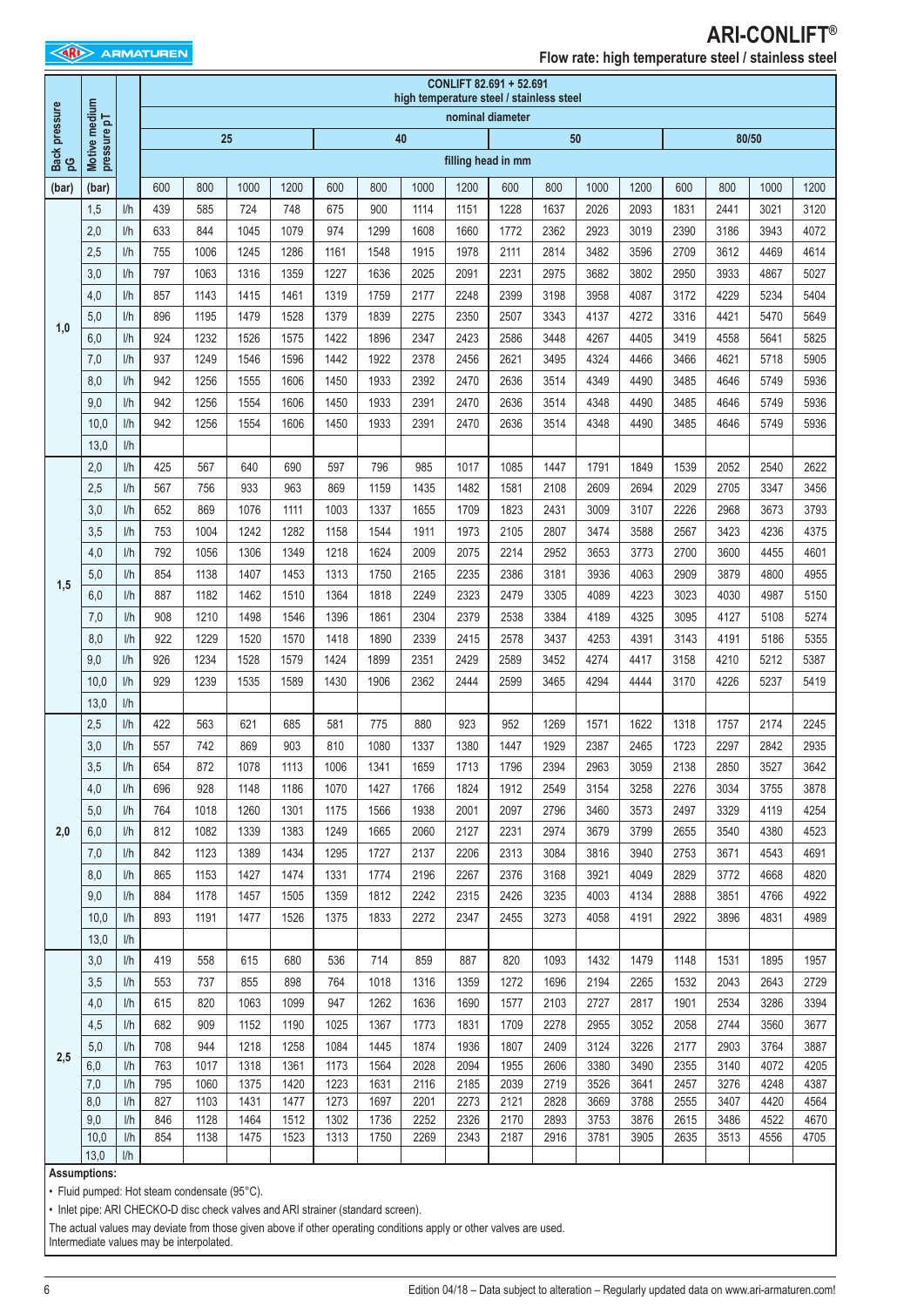### **ARI-CONLIFT® Flow rate: high temperature steel / stainless steel**

|                     |                                                                                                                                                                                                                                                                                                    |            |            | CONLIFT 82.691 + 52.691<br>high temperature steel / stainless steel |              |              |              |              |              |              |                    |              |              |              |              |              |              |              |
|---------------------|----------------------------------------------------------------------------------------------------------------------------------------------------------------------------------------------------------------------------------------------------------------------------------------------------|------------|------------|---------------------------------------------------------------------|--------------|--------------|--------------|--------------|--------------|--------------|--------------------|--------------|--------------|--------------|--------------|--------------|--------------|--------------|
| Back pressure<br>pG | Motive medium<br>pressure pT                                                                                                                                                                                                                                                                       |            |            |                                                                     |              |              |              |              |              |              | nominal diameter   |              |              |              |              |              |              |              |
|                     |                                                                                                                                                                                                                                                                                                    |            |            |                                                                     | 25           |              |              |              | 40           |              |                    |              | 50           |              |              |              | 80/50        |              |
|                     |                                                                                                                                                                                                                                                                                                    |            |            |                                                                     |              |              |              |              |              |              | filling head in mm |              |              |              |              |              |              |              |
| (bar)               | (bar)                                                                                                                                                                                                                                                                                              |            | 600        | 800                                                                 | 1000         | 1200         | 600          | 800          | 1000         | 1200         | 600                | 800          | 1000         | 1200         | 600          | 800          | 1000         | 1200         |
|                     | 3,5                                                                                                                                                                                                                                                                                                | 1/h        | 416        | 554                                                                 | 611          | 675          | 508          | 677          | 821          | 848          | 719                | 958          | 1324         | 1368         | 1018         | 1357         | 1680         | 1735         |
|                     | 4,0<br>4,5                                                                                                                                                                                                                                                                                         | 1/h<br>1/h | 535<br>610 | 713<br>813                                                          | 864<br>1051  | 892<br>1085  | 702<br>881   | 936<br>1174  | 1252<br>1523 | 1293<br>1572 | 1132<br>1421       | 1509<br>1894 | 2019<br>2456 | 2085<br>2536 | 1380<br>1733 | 1840<br>2310 | 2462<br>2995 | 2543<br>3093 |
|                     | 5,0                                                                                                                                                                                                                                                                                                | 1/h        | 659        | 878                                                                 | 1134         | 1172         | 951          | 1268         | 1644         | 1698         | 1534               | 2045         | 2652         | 2739         | 1871         | 2494         | 3234         | 3340         |
| 3,0                 | 6,0                                                                                                                                                                                                                                                                                                | 1/h        | 722        | 963                                                                 | 1249         | 1290         | 1046         | 1395         | 1810         | 1869         | 1688               | 2250         | 2919         | 3015         | 2058         | 2744         | 3560         | 3677         |
|                     | 7,0                                                                                                                                                                                                                                                                                                | 1/h<br>1/h | 767<br>795 | 1023<br>1060                                                        | 1326<br>1374 | 1370<br>1419 | 1112<br>1152 | 1482<br>1536 | 1922<br>1992 | 1985<br>2057 | 1793<br>1858       | 2391<br>2477 | 3100<br>3213 | 3201<br>3317 | 2187<br>2266 | 2916<br>3021 | 3781<br>3918 | 3904<br>4045 |
|                     | 8,0<br>9,0                                                                                                                                                                                                                                                                                         | 1/h        | 812        | 1083                                                                | 1404         | 1450         | 1177         | 1569         | 2035         | 2102         | 1898               | 2531         | 3282         | 3391         | 2315         | 3087         | 4003         | 4135         |
|                     | 10,0                                                                                                                                                                                                                                                                                               | I/h        | 819        | 1092                                                                | 1414         | 1461         | 1187         | 1582         | 2049         | 2117         | 1913               | 2551         | 3305         | 3414         | 2333         | 3111         | 4031         | 4164         |
|                     | 13,0                                                                                                                                                                                                                                                                                               | 1/h        |            |                                                                     |              |              |              |              |              |              |                    |              |              |              |              |              |              |              |
|                     | 4,0                                                                                                                                                                                                                                                                                                | 1/h        | 413        | 550                                                                 | 606          | 670          | 487          | 649          | 798          | 824          | 665                | 887          | 1227         | 1267         | 932          | 1243         | 1539         | 1589         |
|                     | 4,5<br>5,0                                                                                                                                                                                                                                                                                         | 1/h<br>1/h | 535<br>591 | 713<br>788                                                          | 835<br>1009  | 869<br>1042  | 669<br>834   | 892<br>1112  | 1193<br>1441 | 1232<br>1488 | 1030<br>1283       | 1373<br>1710 | 1836<br>2217 | 1896<br>2289 | 1241<br>1545 | 1654<br>2060 | 2212<br>2671 | 2284<br>2758 |
|                     | 5,5                                                                                                                                                                                                                                                                                                | 1/h        | 640        | 853                                                                 | 1093         | 1128         | 903          | 1204         | 1561         | 1612         | 1389               | 1852         | 2401         | 2480         | 1673         | 2231         | 2893         | 2988         |
| 3,5                 | 6,0                                                                                                                                                                                                                                                                                                | 1/h        | 662        | 883                                                                 | 1145         | 1182         | 946          | 1261         | 1635         | 1688         | 1455               | 1940         | 2515         | 2597         | 1753         | 2337         | 3030         | 3129         |
|                     | 7,0                                                                                                                                                                                                                                                                                                | I/h        | 706        | 941                                                                 | 1219         | 1259         | 1008         | 1344         | 1742         | 1799         | 1550               | 2067         | 2680         | 2768         | 1868         | 2490         | 3229         | 3335         |
|                     | 8,0<br>9,0                                                                                                                                                                                                                                                                                         | I/h<br>1/h | 735<br>752 | 980<br>1002                                                         | 1271<br>1299 | 1313<br>1333 | 1050<br>1073 | 1400<br>1431 | 1816<br>1856 | 1875<br>1904 | 1616<br>1651       | 2154<br>2201 | 2794<br>2855 | 2884<br>2929 | 1946<br>1989 | 2595<br>2652 | 3366<br>3440 | 3475<br>3529 |
|                     | 10,0                                                                                                                                                                                                                                                                                               | I/h        | 752        | 1002                                                                | 1299         | 1341         | 1073         | 1431         | 1856         | 1916         | 1651               | 2201         | 2855         | 2948         | 1989         | 2652         | 3440         | 3552         |
|                     | 13,0                                                                                                                                                                                                                                                                                               | I/h        |            |                                                                     |              |              |              |              |              |              |                    |              |              |              |              |              |              |              |
|                     | 4,5                                                                                                                                                                                                                                                                                                | 1/h        | 406        | 541                                                                 | 597          | 660          | 436          | 581          | 781          | 807          | 632                | 843          | 1165         | 1204         | 865          | 1153         | 1426         | 1473         |
|                     | 5,0                                                                                                                                                                                                                                                                                                | I/h        | 518        | 690                                                                 | 801          | 841          | 642          | 856          | 1144         | 1181         | 958                | 1277         | 1707         | 1763         | 1127         | 1502         | 2008         | 2074         |
|                     | 5,5<br>6,0                                                                                                                                                                                                                                                                                         | 1/h<br>1/h | 587<br>628 | 783<br>837                                                          | 963<br>1056  | 994<br>1091  | 796<br>841   | 1061<br>1121 | 1376<br>1509 | 1420<br>1558 | 1187<br>1255       | 1583<br>1673 | 2053<br>2252 | 2119<br>2326 | 1397<br>1476 | 1862<br>1968 | 2415<br>2649 | 2493<br>2736 |
| 4,0                 | 7,0                                                                                                                                                                                                                                                                                                | 1/h        | 674        | 899                                                                 | 1126         | 1163         | 896          | 1195         | 1609         | 1662         | 1338               | 1784         | 2402         | 2480         | 1574         | 2099         | 2826         | 2918         |
|                     | 8,0                                                                                                                                                                                                                                                                                                | 1/h        | 696        | 928                                                                 | 1169         | 1208         | 935          | 1246         | 1670         | 1725         | 1388               | 1851         | 2493         | 2574         | 1634         | 2178         | 2933         | 3028         |
|                     | 9,0                                                                                                                                                                                                                                                                                                | 1/h        | 708        | 944                                                                 | 1198         | 1237         | 983          | 1310         | 1711         | 1767         | 1422               | 1896         | 2553         | 2637         | 1673         | 2231         | 3003         | 3102         |
|                     | 10,0                                                                                                                                                                                                                                                                                               | I/h        | 716        | 954                                                                 | 1198         | 1237         | 998          | 1330         | 1711         | 1767         | 1422               | 1896         | 2553         | 2637         | 1673         | 2231         | 3003         | 3102         |
|                     | 13,0<br>5,5                                                                                                                                                                                                                                                                                        | 1/h<br>1/h | 393        | 524                                                                 | 578          | 638          | 414          | 552          | 642          | 663          | 528                | 704          | 917          | 947          | 653          | 871          | 1079         | 1114         |
|                     | 6,0                                                                                                                                                                                                                                                                                                | 1/h        | 506        | 675                                                                 | 745          | 824          | 585          | 780          | 908          | 937          | 755                | 1006         | 1297         | 1339         | 887          | 1183         | 1526         | 1575         |
|                     | 6,5                                                                                                                                                                                                                                                                                                | I/h        | 565        | 753                                                                 | 845          | 918          | 685          | 913          | 1070         | 1106         | 852                | 1136         | 1529         | 1582         | 1003         | 1337         | 1799         | 1859         |
| 5,0                 | 7,0                                                                                                                                                                                                                                                                                                | 1/h        | 605        | 807                                                                 | 905          | 983          | 760          | 1013         | 1145         | 1206         | 920                | 1227         | 1636         | 1726         | 1083         | 1444         | 1925         | 1987         |
|                     | 8,0<br>9,0                                                                                                                                                                                                                                                                                         | 1/h<br>1/h | 647<br>662 | 863<br>883                                                          | 951<br>973   | 1051<br>1075 | 830<br>873   | 1106<br>1164 | 1225<br>1289 | 1316<br>1386 | 947<br>947         | 1262<br>1262 | 1682<br>1682 | 1774<br>1774 | 1114<br>1114 | 1485<br>1485 | 1979<br>1979 | 2043<br>2043 |
|                     | 10,0                                                                                                                                                                                                                                                                                               | 1/h        | 671        | 894                                                                 | 984          | 1088         | 891          | 1188         | 1317         | 1415         | 947                | 1262         | 1682         | 1774         | 1114         | 1485         | 1979         | 2043         |
|                     | 13,0                                                                                                                                                                                                                                                                                               | I/h        |            |                                                                     |              |              |              |              |              |              |                    |              |              |              |              |              |              |              |
|                     | 7,0                                                                                                                                                                                                                                                                                                | I/h        | 377        | 503                                                                 | 555          | 613          | 389          | 519          | 582          | 619          | 466                | 621          | 808          | 835          | 584          | 778          | 962          | 994          |
|                     | 7,5                                                                                                                                                                                                                                                                                                | 1/h        | 493        | 657                                                                 | 724          | 800          | 535          | 713          | 825          | 852          | 667                | 889          | 1173         | 1322         | 785          | 1046         | 1348         | 1393         |
|                     | 8,0<br>8,5                                                                                                                                                                                                                                                                                         | I/h<br>1/h | 547<br>605 | 729<br>807                                                          | 804<br>889   | 888<br>983   | 610<br>687   | 813<br>916   | 961<br>1015  | 993<br>1090  | 744<br>791         | 992<br>1055  | 1335<br>1404 | 1466<br>1559 | 875<br>931   | 1167<br>1241 | 1571<br>1652 | 1622<br>1706 |
| 6,5                 | 9,0                                                                                                                                                                                                                                                                                                | I/h        | 620        | 827                                                                 | 912          | 1008         | 720          | 960          | 1063         | 1142         | 791                | 1054         | 1404         | 1559         | 930          | 1240         | 1652         | 1706         |
|                     | 10,0                                                                                                                                                                                                                                                                                               | I/h        | 620        | 827                                                                 | 912          | 1008         | 720          | 960          | 1063         | 1142         | 791                | 1054         | 1404         | 1559         | 930          | 1240         | 1652         | 1706         |
|                     | 11,0                                                                                                                                                                                                                                                                                               | I/h        |            |                                                                     |              |              |              |              |              |              |                    |              |              |              |              |              |              |              |
|                     | 13,0<br>8,5                                                                                                                                                                                                                                                                                        | 1/h<br>I/h | 374        | 449                                                                 | 550          | 578          | 384          | 512          | 576          | 609          | 448                | 597          | 778          | 803          | 568          | 757          | 937          | 967          |
|                     | 9,0                                                                                                                                                                                                                                                                                                | 1/h        | 440        | 588                                                                 | 709          | 721          | 463          | 617          | 742          | 767          | 584                | 778          | 1003         | 1055         | 686          | 915          | 1180         | 1219         |
|                     | 9,5                                                                                                                                                                                                                                                                                                | 1/h        | 488        | 642                                                                 | 787          | 809          | 507          | 676          | 807          | 834          | 623                | 830          | 1120         | 1262         | 716          | 954          | 1284         | 1326         |
| 8,0                 | 10,0                                                                                                                                                                                                                                                                                               | I/h        | 519        | 673                                                                 | 799          | 820          | 541          | 721          | 831          | 858          | 641                | 855          | 1154         | 1301         | 744          | 992          | 1321         | 1365         |
|                     | 11,0                                                                                                                                                                                                                                                                                               | 1/h        |            |                                                                     |              |              |              |              |              |              |                    |              |              |              |              |              |              |              |
|                     | 13,0<br><b>Assumptions:</b>                                                                                                                                                                                                                                                                        | I/h        |            |                                                                     |              |              |              |              |              |              |                    |              |              |              |              |              |              |              |
|                     | · Fluid pumped: Hot steam condensate (95°C).<br>• Inlet pipe: ARI CHECKO-D disc check valves and ARI strainer (standard screen).<br>The actual values may deviate from those given above if other operating conditions apply or other valves are used.<br>Intermediate values may be interpolated. |            |            |                                                                     |              |              |              |              |              |              |                    |              |              |              |              |              |              |              |
|                     | Edition 04/18 - Data subject to alteration - Regularly updated data on www.ari-armaturen.com!                                                                                                                                                                                                      |            |            |                                                                     |              |              |              |              |              |              |                    |              |              |              |              |              |              |              |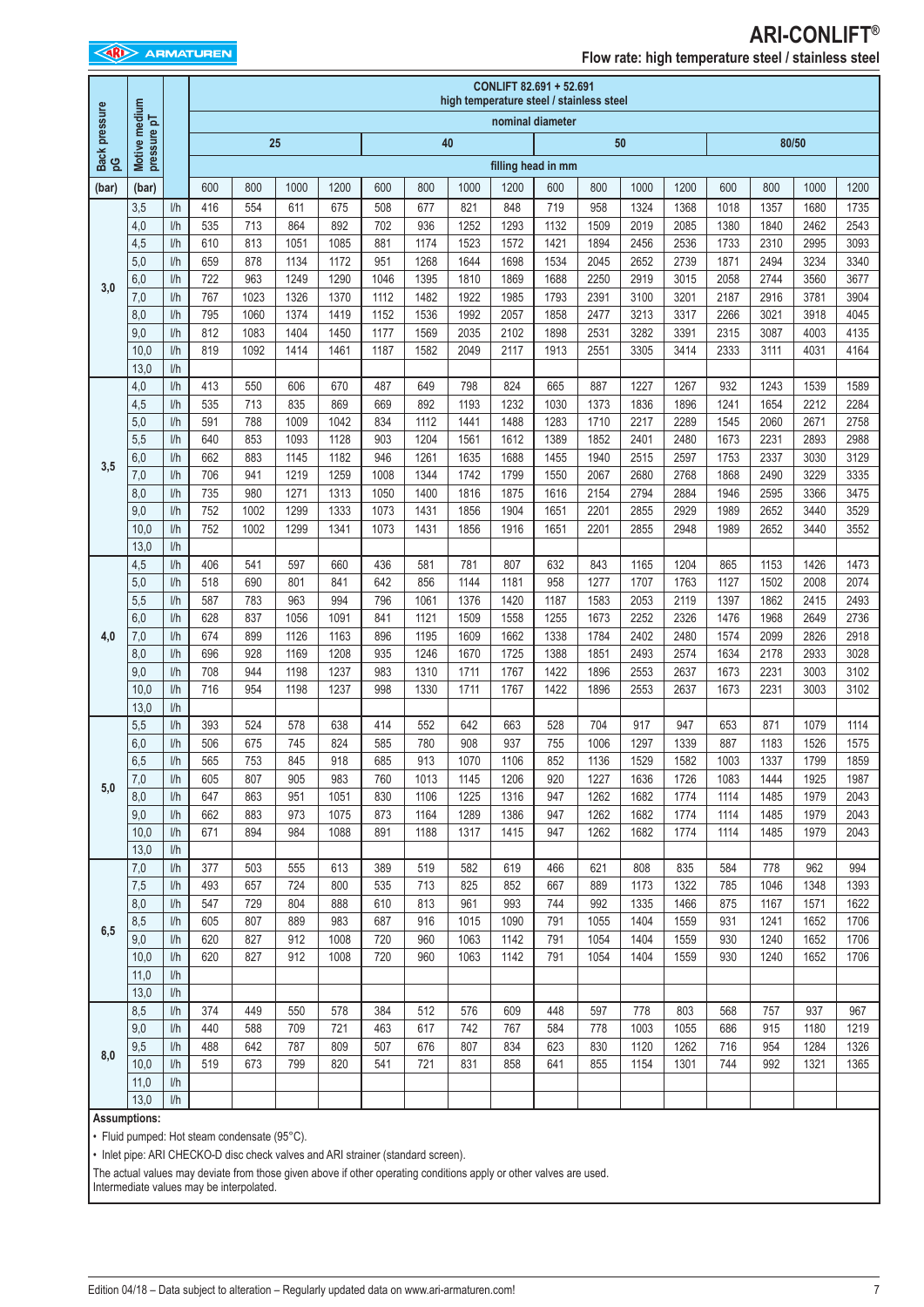| <b>EXAMPLE ARMATUREN</b> |
|--------------------------|
|                          |
|                          |

# **ARI-CONLIFT®**

|             |               |            |              |              |              |              | CONLIFT 22.691 DN80/50 (SG iron) |              |              |              |              |              |              |              | CONLIFT 22.691 DN50/50 (SG iron) |              |              |              |
|-------------|---------------|------------|--------------|--------------|--------------|--------------|----------------------------------|--------------|--------------|--------------|--------------|--------------|--------------|--------------|----------------------------------|--------------|--------------|--------------|
| pressure    | Motive medium |            |              |              |              |              | controller                       |              |              |              |              |              |              |              | controller                       |              |              |              |
|             | pressure pT   |            |              |              | <b>R10</b>   |              |                                  |              | <b>R14</b>   |              |              | <b>R10</b>   |              |              |                                  |              | <b>R14</b>   |              |
| Back<br>ပ္ခ |               |            |              |              |              |              | filling head in mm               |              |              |              |              |              |              |              | filling head in mm               |              |              |              |
| (bar)       | (bar)         |            | 600          | 800          | 1000         | 1200         | 600                              | 800          | 1000         | 1200         | 600          | 800          | 1000         | 1200         | 600                              | 800          | 1000         | 1200         |
|             | 1,5           | 1/h        | 1831         | 2441         | 3021         | 3120         | 1680                             | 2240         | 2772         | 2863         | 1228         | 1637         | 2026         | 2093         | 1127                             | 1502         | 1859         | 1921         |
|             | 2,0           | 1/h        | 2641         | 3521         | 4358         | 4500         | 2515                             | 3353         | 4151         | 4286         | 1958         | 2610         | 3231         | 3336         | 1865                             | 2486         | 3077         | 3177         |
|             | 2,5           | 1/h        | 3146         | 4195         | 5191         | 5360         | 2873                             | 3830         | 4740         | 4894         | 2452         | 3268         | 4045         | 4177         | 2239                             | 2984         | 3693         | 3814         |
|             | 3,0           | 1/h        | 3326         | 4435         | 5488         | 5667         | 3095                             | 4126         | 5106         | 5273         | 2515         | 3355         | 4152         | 4286         | 2340                             | 3122         | 3863         | 3988         |
|             | 4,0           | I/h        | 3576         | 4768         | 5900         | 6093         | 3327                             | 4436         | 5490         | 5669         | 2705         | 3606         | 4462         | 4608         | 2517                             | 3355         | 4152         | 4288         |
| 1,0         | 5,0           | I/h        | 3738         | 4984         | 6168         | 6369         | 3478                             | 4638         | 5739         | 5926         | 2826         | 3769         | 4665         | 4816         | 2630                             | 3507         | 4341         | 4481         |
|             | 6,0           | I/h        | 3855         | 5139         | 6360         | 6568         | 3587                             | 4781         | 5917         | 6111         | 2916         | 3888         | 4811         | 4967         | 2713                             | 3617         | 4476         | 4621         |
|             | 7,0           | I/h        | 3907         | 5210         | 6447         | 6657         | 3635                             | 4848         | 5999         | 6194         | 2954         | 3940         | 4875         | 5035         | 2749                             | 3666         | 4536         | 4685         |
|             | 8,0           | 1/h        | 3928         | 5238         | 6482         | 6693         | 3655                             | 4874         | 6031         | 6228         | 2971         | 3962         | 4903         | 5063         | 2764                             | 3686         | 4562         | 4711         |
|             | 9,0           | I/h        | 3929         | 5238         | 6481         | 6693         | 3656                             | 4874         | 6030         | 6227         | 2972         | 3962         | 4902         | 5063         | 2765                             | 3686         | 4561         | 4711         |
|             | 10,0          | I/h        | 3929         | 5238         | 6481         | 6693         | 3656                             | 4874         | 6030         | 6227         | 2972         | 3962         | 4902         | 5063         | 2765                             | 3686         | 4561         | 4711         |
|             | 13,0          | I/h        |              |              |              |              | 3656                             | 4874         | 6030         | 6227         |              |              |              |              | 2765                             | 3686         | 4561         | 4711         |
|             | 2,0           | 1/h        | 1539         | 2052         | 2539         | 2622         | 1412                             | 1883         | 2330         | 2406         | 1085         | 1447         | 1790         | 1849         | 996                              | 1328         | 1643         | 1697         |
|             | 2,5           | 1/h        | 2242         | 2990         | 3700         | 3820         | 2135                             | 2847         | 3523         | 3638         | 1747         | 2330         | 2884         | 2978         | 1664                             | 2219         | 2746         | 2836         |
|             | 3,0           | I/h        | 2586         | 3448         | 4267         | 4406         | 2361                             | 3148         | 3896         | 4023         | 2118         | 2824         | 3496         | 3609         | 1934                             | 2578         | 3192         | 3295         |
|             | 3,5           | I/h        | 2985         | 3980         | 4926         | 5087         | 2736                             | 3649         | 4516         | 4663         | 2448         | 3264         | 4040         | 4172         | 2244                             | 2992         | 3704         | 3825         |
|             | 4,0           | I/h        | 3140         | 4186         | 5180         | 5350         | 2878                             | 3837         | 4748         | 4904         | 2575         | 3433         | 4247         | 4387         | 2360                             | 3147         | 3893         | 4021         |
| 1,5         | 5,0           | 1/h        | 3382         | 4510         | 5581         | 5762         | 3100                             | 4134         | 5116         | 5282         | 2774         | 3698         | 4576         | 4725         | 2543                             | 3390         | 4195         | 4332         |
|             | 6,0           | 1/h        | 3515         | 4686         | 5799         | 5988         | 3222                             | 4296         | 5316         | 5489         | 2882         | 3843         | 4755         | 4910         | 2642                             | 3523         | 4359         | 4501         |
|             | 7,0           | 1/h        | 3599         | 4799         | 5939         | 6132         | 3299                             | 4399         | 5444         | 5621         | 2951         | 3935         | 4870         | 5029         | 2705                             | 3607         | 4464         | 4610         |
|             | 8,0           | 1/h        | 3654         | 4873         | 6030         | 6227         | 3350                             | 4467         | 5528         | 5708         | 2997         | 3996         | 4945         | 5106         | 2747                             | 3663         | 4533         | 4681         |
|             | 9,0           | 1/h        | 3671         | 4895         | 6060         | 6264         | 3365                             | 4487         | 5555         | 5742         | 3010         | 4014         | 4969         | 5136         | 2759                             | 3679         | 4555         | 4708         |
|             | 10,0          | I/h        | 3686         | 4914         | 6090         | 6301         | 3379                             | 4504         | 5582         | 5776         | 3022         | 4029         | 4993         | 5167         | 2770                             | 3693         | 4577         | 4736         |
|             | 13,0          | 1/h        |              |              |              |              | 3379                             | 4504         | 5582         | 5776         |              |              |              |              | 2770                             | 3693         | 4577         | 4736         |
|             | 2,5           | 1/h        | 1318         | 1757         | 2174         | 2245         | 1209                             | 1612         | 1995         | 2060         | 952          | 1269         | 1571         | 1622         | 873                              | 1164         | 1441         | 1488         |
|             | 3,0           | I/h        | 2003         | 2671         | 3305         | 3413         | 1949                             | 2599         | 3216         | 3321         | 1682         | 2243         | 2776         | 2866         | 1637                             | 2183         | 2701         | 2789         |
|             | 3,5           | I/h        | 2485         | 3314         | 4101         | 4235         | 2246                             | 2996         | 3707         | 3829         | 2087         | 2784         | 3445         | 3557         | 1887                             | 2517         | 3114         | 3216         |
|             | 4,0           | 1/h        | 2646         | 3528         | 4366         | 4509         | 2498                             | 3331         | 4122         | 4257         | 2223         | 2964         | 3667         | 3788         | 2099                             | 2798         | 3462         | 3576         |
|             | 5,0           | 1/h        | 2903         | 3871         | 4790         | 4946         | 2740                             | 3654         | 4521         | 4669         | 2438         | 3251         | 4024         | 4154         | 2301                             | 3069         | 3798         | 3921         |
| 2,0         | 6,0           | 1/h        | 3087         | 4116         | 5093         | 5259         | 2914                             | 3885         | 4808         | 4964         | 2594         | 3458         | 4278         | 4417         | 2449                             | 3264         | 4038         | 4169         |
|             | 7,0           | 1/h        | 3202         | 4269         | 5282         | 5455         | 3023                             | 4030         | 4986         | 5150         | 2690         | 3586         | 4437         | 4582         | 2539                             | 3385         | 4189         | 4325         |
|             | 8,0           | 1/h        | 3290         | 4386         | 5428         | 5605         | 3106                             | 4140         | 5124         | 5291         | 2763         | 3684         | 4559         | 4708         | 2608                             | 3478         | 4304         | 4444         |
|             | 9,0           | 1/h        | 3359         | 4478         | 5542         | 5723         | 3171                             | 4227         | 5231         | 5402         | 2822         | 3762         | 4655         | 4807         | 2664                             | 3551         | 4394         | 4538         |
|             | 10,0          | I/h        | 3398         | 4530         | 5618         | 5801         | 3207                             | 4276         | 5303         | 5476         | 2855         | 3806         | 4719         | 4873         | 2695                             | 3593         | 4454         | 4600         |
|             | 13,0          | 1/h        |              |              |              |              | 3207                             | 4276         | 5303         | 5476         |              |              |              |              | 2695                             | 3593         | 4454         | 4600         |
|             | 3,0           | 1/h        | 1148         | 1531         | 2006         | 2072         | 995                              | 1327         | 1739         | 1796         | 820          | 1093         | 1516         | 1566         | 711                              | 947          | 1314         | 1357         |
|             | 3,5           | 1/h        | 1782         | 2376         | 3073         | 3173         | 1659                             | 2212         | 2861         | 2954         | 1480         | 1972         | 2551         | 2634         | 1378                             | 1836         | 2375         | 2452         |
|             | 4,0           | 1/h        | 2210         | 2946         | 3821         | 3946         | 1906                             | 2541         | 3296         | 3404         | 1833         | 2445         | 3171         | 3275         | 1581                             | 2109         | 2735         | 2825         |
|             | 4,5           | I/h        | 2394         | 3191         | 4139         | 4275         | 2156                             | 2874         | 3728         | 3850         | 1988         | 2649         | 3436         | 3548         | 1790                             | 2386         | 3095         | 3195         |
|             | 5,0           | 1/h        | 2531         | 3375         | 4377         | 4520         | 2280                             | 3040         | 3943         | 4071         | 2101         | 2801         | 3633         | 3751         | 1892                             | 2523         | 3272         | 3379         |
| 2,5         | $6,0$         | 1/h        | 2738         | 3651         | 4735         | 4889         | 2466                             | 3289         | 4265         | 4404         | 2273         | 3030         | 3930         | 4058         | 2047                             | 2729         | 3540         | 3655         |
|             | 7,0           | 1/h        | 2857         | 3809         | 4940         | 5101         | 2574                             | 3431         | 4450         | 4595         | 2371         | 3161         | 4100         | 4234         | 2136                             | 2847         | 3693         | 3814         |
|             | 8,0           | I/h        | 2972         | 3962         | 5139         | 5307         | 2677                             | 3569         | 4629         | 4780         | 2467         | 3289         | 4266         | 4405         | 2222                             | 2962         | 3843         | 3968         |
|             | 9,0<br>10,0   | 1/h<br>1/h | 3041<br>3064 | 4054<br>4085 | 5258<br>5298 | 5430<br>5471 | 2739<br>2760                     | 3652<br>3679 | 4736<br>4772 | 4891<br>4928 | 2524<br>2543 | 3364<br>3391 | 4364<br>4397 | 4507<br>4541 | 2273<br>2291                     | 3030<br>3054 | 3931<br>3961 | 4060<br>4090 |
|             | 13,0          | I/h        |              |              |              |              | 2760                             | 3679         | 4772         | 4928         |              |              |              |              | 2291                             | 3054         | 3961         | 4090         |

### **Assumptions:**

• Fluid pumped: Hot steam condensate (95°C).

• Inlet pipe: ARI CHECKO-D disc check valves and ARI strainer (standard screen).

The actual values may deviate from those given above if other operating conditions apply or other valves are used.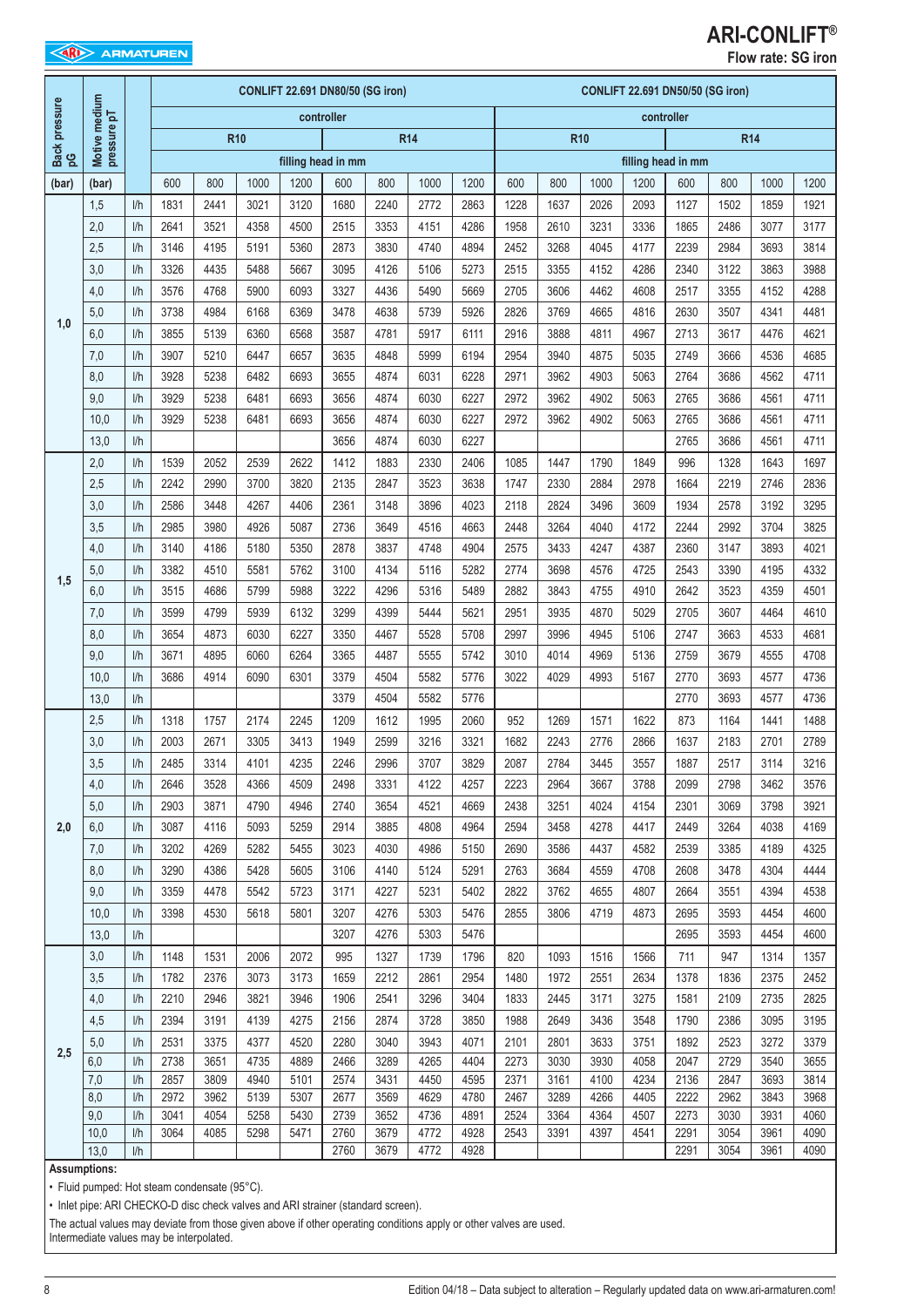## **ARI-CONLIFT®**

**Flow rate: SG iron**

|               |                             |                  |              |              |              | CONLIFT 22.691 DN80/50 (SG iron) |              |              |              |              |              |              |              | CONLIFT 22.691 DN50/50 (SG iron) |                    |              |              |              |
|---------------|-----------------------------|------------------|--------------|--------------|--------------|----------------------------------|--------------|--------------|--------------|--------------|--------------|--------------|--------------|----------------------------------|--------------------|--------------|--------------|--------------|
| Back pressure | Motive medium               |                  |              |              |              |                                  | controller   |              |              |              |              |              |              |                                  | controller         |              |              |              |
|               | pressure pT                 |                  |              |              | <b>R10</b>   |                                  |              |              | <b>R14</b>   |              |              |              | <b>R10</b>   |                                  |                    |              | <b>R14</b>   |              |
| g             |                             |                  |              |              |              | filling head in mm               |              |              |              |              |              |              |              |                                  | filling head in mm |              |              |              |
| (bar)         | (bar)                       |                  | 600          | 800          | 1000         | 1200                             | 600          | 800          | 1000         | 1200         | 600          | 800          | 1000         | 1200                             | 600                | 800          | 1000         | 1200         |
|               | 3,5                         | I/h              | 1018         | 1358         | 1878         | 1939                             | 889          | 1186         | 1640         | 1694         | 719          | 959          | 1480         | 1529                             | 628                | 838          | 1293         | 1336         |
|               | 4,0                         | I/h              | 1605         | 2140         | 2863         | 2957                             | 1511         | 2015         | 2696         | 2784         | 1317         | 1755         | 2348         | 2424                             | 1240               | 1652         | 2211         | 2282         |
|               | 4,5                         | I/h              | 2014         | 2686         | 3483         | 3597                             | 1922         | 2563         | 3324         | 3433         | 1651         | 2202         | 2856         | 2949                             | 1576               | 2102         | 2726         | 2814         |
|               | 5,0                         | 1/h              | 2175         | 2900         | 3761         | 3884                             | 2075         | 2767         | 3589         | 3706         | 1783         | 2378         | 3084         | 3185                             | 1701               | 2269         | 2943         | 3039         |
| 3,0           | 6,0                         | I/h              | 2394         | 3191         | 4139         | 4275                             | 2284         | 3045         | 3949         | 4079         | 1964         | 2617         | 3394         | 3505                             | 1874               | 2497         | 3238         | 3344         |
|               | 7,0                         | I/h              | 2543         | 3391         | 4397         | 4540                             | 2427         | 3236         | 4196         | 4333         | 2085         | 2780         | 3605         | 3722                             | 1990               | 2653         | 3440         | 3552         |
|               | 8,0                         | I/h<br>I/h       | 2635         | 3513         | 4556         | 4704                             | 2514         | 3352         | 4347         | 4489         | 2161         | 2880         | 3736         | 3857                             | 2062               | 2748         | 3565         | 3680         |
|               | 9,0<br>10,0                 | I/h              | 2692<br>2713 | 3590<br>3618 | 4655<br>4687 | 4808<br>4842                     | 2569<br>2589 | 3426<br>3452 | 4442<br>4473 | 4588<br>4620 | 2207<br>2225 | 2943<br>2967 | 3817<br>3843 | 3943<br>3970                     | 2106<br>2123       | 2808<br>2831 | 3642<br>3667 | 3763<br>3788 |
|               | 13,0                        | 1/h              |              |              |              |                                  | 2589         | 3452         | 4473         | 4620         |              |              |              |                                  | 2123               | 2831         | 3667         | 3788         |
|               | 4,0                         | 1/h              | 932          | 1243         | 1719         | 1776                             | 814          | 1086         | 1502         | 1551         | 665          | 887          | 1371         | 1416                             | 581                | 775          | 1198         | 1237         |
|               | 4,5                         | I/h              | 1442         | 1923         | 2572         | 2656                             | 1358         | 1811         | 2422         | 2501         | 1197         | 1596         | 2135         | 2205                             | 1127               | 1503         | 2010         | 2076         |
|               | 5,0                         | I/h              | 1796         | 2395         | 3106         | 3207                             | 1713         | 2285         | 2963         | 3060         | 1491         | 1988         | 2578         | 2662                             | 1423               | 1897         | 2460         | 2540         |
|               | 5,5                         | I/h              | 1945         | 2594         | 3364         | 3474                             | 1856         | 2475         | 3210         | 3315         | 1615         | 2153         | 2792         | 2883                             | 1541               | 2054         | 2664         | 2751         |
|               | 6,0                         | I/h              | 2037         | 2717         | 3523         | 3638                             | 1944         | 2593         | 3362         | 3471         | 1691         | 2255         | 2924         | 3019                             | 1614               | 2152         | 2790         | 2881         |
| 3,5           | 7,0                         | 1/h              | 2171         | 2895         | 3755         | 3878                             | 2071         | 2762         | 3583         | 3700         | 1801         | 2403         | 3117         | 3219                             | 1718               | 2293         | 2974         | 3071         |
|               | 8,0                         | I/h              | 2263         | 3018         | 3914         | 4041                             | 2159         | 2880         | 3734         | 3856         | 1879         | 2505         | 3249         | 3354                             | 1793               | 2390         | 3100         | 3200         |
|               | 9,0                         | I/h              | 2313         | 3084         | 4000         | 4103                             | 2207         | 2943         | 3817         | 3915         | 1920         | 2560         | 3320         | 3405                             | 1832               | 2443         | 3168         | 3249         |
|               | 10,0                        | I/h              | 2313         | 3084         | 4000         | 4130                             | 2207         | 2943         | 3817         | 3941         | 1920         | 2560         | 3320         | 3428                             | 1832               | 2443         | 3168         | 3271         |
|               | 13,0                        | I/h              |              |              |              |                                  | 2207         | 2943         | 3817         | 3941         |              |              |              |                                  | 1832               | 2443         | 3168         | 3271         |
|               | 4,5                         | I/h              | 865          | 1153         | 1594         | 1646                             | 756          | 1007         | 1393         | 1438         | 632          | 843          | 1302         | 1345                             | 552                | 737          | 1138         | 1175         |
|               | 5,0                         | I/h              | 1309         | 1746         | 2335         | 2412                             | 1233         | 1644         | 2199         | 2271         | 1113         | 1484         | 1985         | 2050                             | 1048               | 1397         | 1869         | 1930         |
|               | 5,5<br>6,0                  | 1/h<br>I/h       | 1624<br>1716 | 2165<br>2288 | 2808<br>3080 | 2899<br>3181                     | 1549         | 2066<br>2103 | 2679<br>2831 | 2766         | 1380         | 1841<br>1945 | 2387<br>2618 | 2464<br>2704                     | 1317<br>1341       | 1756<br>1788 | 2277         | 2351         |
| 4,0           | 7,0                         | I/h              | 1831         | 2441         | 3286         | 3393                             | 1577<br>1683 | 2244         | 3020         | 2924<br>3119 | 1459<br>1556 | 2075         | 2793         | 2884                             | 1430               | 1907         | 2406<br>2567 | 2485<br>2651 |
|               | 8,0                         | 1/h              | 1900         | 2533         | 3410         | 3521                             | 1746         | 2328         | 3134         | 3236         | 1614         | 2153         | 2898         | 2993                             | 1483               | 1979         | 2663         | 2751         |
|               | 9,0                         | I/h              | 1945         | 2594         | 3492         | 3607                             | 1788         | 2384         | 3210         | 3315         | 1653         | 2204         | 2969         | 3066                             | 1519               | 2026         | 2729         | 2818         |
|               | 10,0                        | 1/h              | 1945         | 2594         | 3492         | 3607                             | 1788         | 2384         | 3210         | 3315         | 1653         | 2204         | 2969         | 3066                             | 1519               | 2026         | 2729         | 2818         |
|               | 13,0                        | I/h              |              |              |              |                                  | 1788         | 2384         | 3210         | 3315         |              |              |              |                                  | 1519               | 2026         | 2729         | 2818         |
|               | 5,5                         | I/h              | 731          | 974          | 1269         | 1310                             | 607          | 808          | 1053         | 1087         | 591          | 787          | 1078         | 1114                             | 490                | 653          | 895          | 924          |
|               | 6,0                         | I/h              | 1044         | 1392         | 1795         | 1853                             | 944          | 1258         | 1622         | 1675         | 889          | 1184         | 1526         | 1575                             | 803                | 1070         | 1379         | 1423         |
|               | 6,5                         | I/h              | 1180         | 1573         | 2117         | 2187                             | 1085         | 1446         | 1946         | 2010         | 1002         | 1337         | 1799         | 1861                             | 921                | 1229         | 1654         | 1711         |
| 5,0           | 7,0                         | $\overline{1/h}$ | 1275         | 1699         | 2265         | 2338                             | 1138         | 1517         | 2022         | 2088         | 1083         | 1444         | 1925         | 2031                             | 967                | 1289         | 1719         | 1813         |
|               | 8,0                         | 1/h              | 1310         | 1747         | 2328         | 2404                             | 1170         | 1560         | 2079         | 2146         | 1114         | 1485         | 1979         | 2087                             | 995                | 1326         | 1767         | 1863         |
|               | 9,0                         | 1/h              | 1310         | 1747         | 2328         | 2404                             | 1170         | 1560         | 2079         | 2146         | 1114         | 1485         | 1979         | 2087                             | 995                | 1326         | 1767         | 1863         |
|               | 10,0                        | 1/h              | 1310         | 1747         | 2328         | 2404                             | 1170         | 1560         | 2079         | 2146         | 1114         | 1485         | 1979         | 2087                             | 995                | 1326         | 1767         | 1863         |
|               | 13,0                        | 1/h<br>1/h       | 652          | 869          |              | 1169                             | 1170         | 1560         | 2079         | 2146         |              |              |              |                                  | 995                | 1326         | 1767         | 1863         |
|               | $7,0$<br>7,5                | 1/h              | 934          | 1245         | 1132<br>1605 | 1658                             | 541<br>844   | 721<br>1125  | 940<br>1451  | 970<br>1498  | 520<br>794   | 694<br>1058  | 951<br>1397  | 982<br>1573                      | 432<br>718         | 576<br>956   | 789<br>1263  | 815<br>1422  |
|               | 8,0                         | 1/h              | 1042         | 1389         | 1870         | 1931                             | 958          | 1277         | 1719         | 1775         | 886          | 1181         | 1589         | 1745                             | 814                | 1086         | 1461         | 1604         |
|               | 8,5                         | 1/h              | 1108         | 1477         | 1967         | 2031                             | 989          | 1319         | 1756         | 1814         | 941          | 1256         | 1672         | 1856                             | 840                | 1122         | 1493         | 1657         |
| 6,5           | 9,0                         | 1/h              | 1107         | 1476         | 1967         | 2031                             | 989          | 1318         | 1757         | 1814         | 942          | 1255         | 1672         | 1856                             | 841                | 1121         | 1493         | 1658         |
|               | 10,0                        | 1/h              | 1107         | 1476         | 1967         | 2031                             | 989          | 1318         | 1757         | 1814         | 942          | 1255         | 1672         | 1856                             | 841                | 1121         | 1493         | 1658         |
|               | 11,0                        | 1/h              |              |              |              |                                  | 989          | 1318         | 1757         | 1814         |              |              |              |                                  | 841                | 1121         | 1493         | 1658         |
|               | 13,0                        | 1/h              |              |              |              |                                  | 989          | 1318         | 1757         | 1814         |              |              |              |                                  | 841                | 1121         | 1493         | 1658         |
|               | 8,5                         | 1/h              | 635          | 846          | 1102         | 1138                             | 527          | 702          | 915          | 945          | 501          | 667          | 915          | 945                              | 416                | 554          | 760          | 785          |
|               | 9,0                         | 1/h              | 827          | 1103         | 1422         | 1469                             | 747          | 997          | 1285         | 1328         | 704          | 938          | 1209         | 1271                             | 636                | 848          | 1093         | 1149         |
| 8,0           | $9,5$                       | I/h              | 862          | 1149         | 1547         | 1598                             | 792          | 1056         | 1422         | 1469         | 750          | 1000         | 1349         | 1521                             | 689                | 919          | 1240         | 1398         |
|               | 10,0                        | 1/h              | 896          | 1195         | 1592         | 1645                             | 800          | 1067         | 1422         | 1469         | 772          | 1030         | 1391         | 1568                             | 689                | 920          | 1242         | 1400         |
|               | 11,0                        | 1/h              |              |              |              |                                  | 800          | 1067         | 1422         | 1469         |              |              |              |                                  | 689                | 920          | 1242         | 1400         |
|               | 13,0<br><b>Assumptions:</b> | 1/h              |              |              |              |                                  | 800          | 1067         | 1422         | 1469         |              |              |              |                                  | 689                | 920          | 1242         | 1400         |

• Fluid pumped: Hot steam condensate (95°C).

• Inlet pipe: ARI CHECKO-D disc check valves and ARI strainer (standard screen).

The actual values may deviate from those given above if other operating conditions apply or other valves are used.

Intermediate values may be interpolated.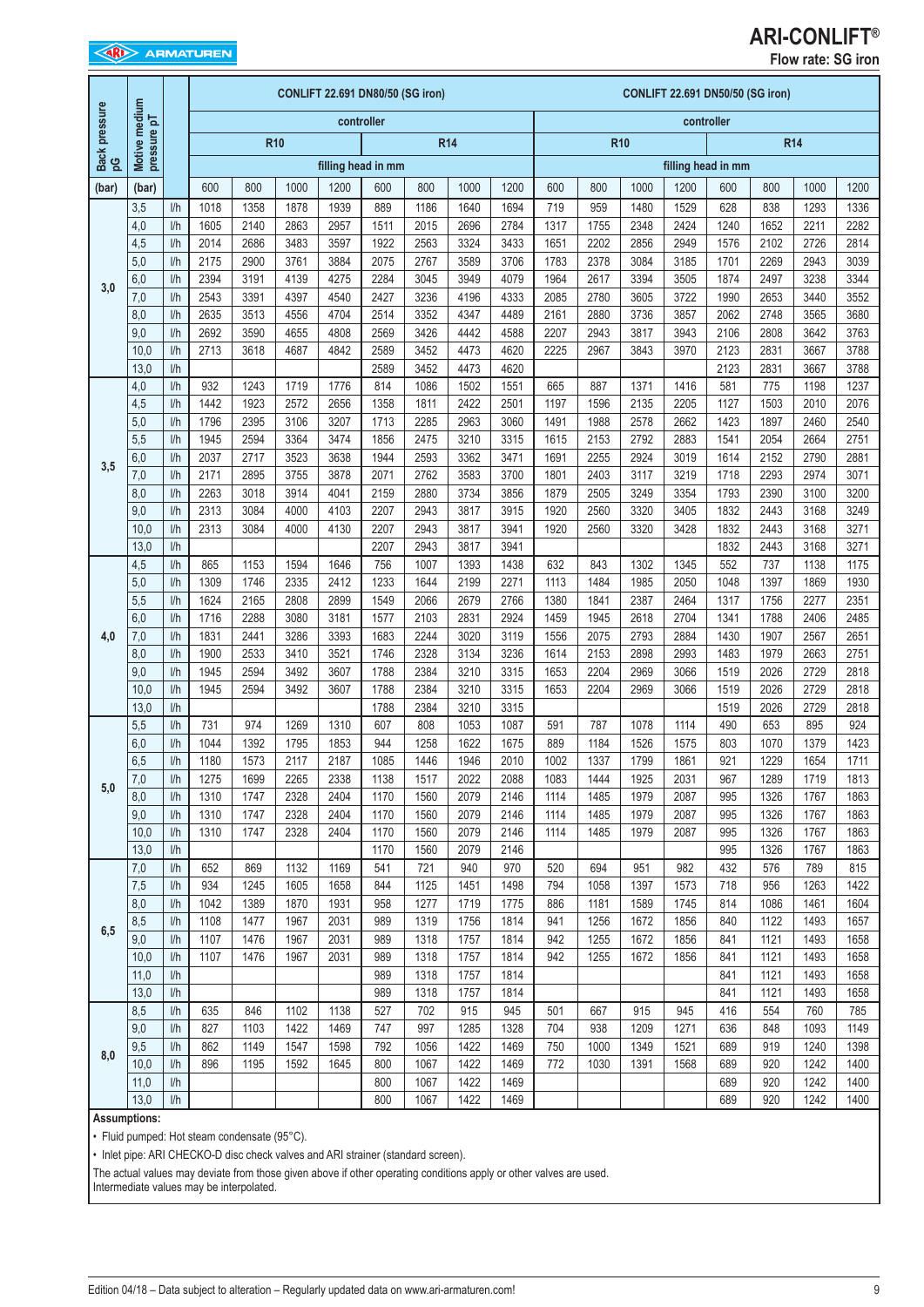**EXP** ARMATUREN

# **ARI-CONLIFT®**

**Standard flange dimensions / Options**

|             | Standard flange dimensions acc. to DIN EN 1092-1 |        |                 |               |               |        |
|-------------|--------------------------------------------------|--------|-----------------|---------------|---------------|--------|
| DN          |                                                  | (mm)   | 25              | 40            | 50            | 80     |
| <b>NPS</b>  |                                                  | (inch) | 4 <sup>11</sup> | 11/2"         | ייפ           | 3"     |
|             | <b>ØD</b>                                        | (mm)   | 115             | 150           | 165           | 200    |
| <b>PN16</b> | ØK                                               | (mm)   | 85              | 110           | 125           | 160    |
|             | $n \times \emptyset d$                           | (mm)   | $4 \times 14$   | $4 \times 18$ | $4 \times 18$ | 8 x 18 |

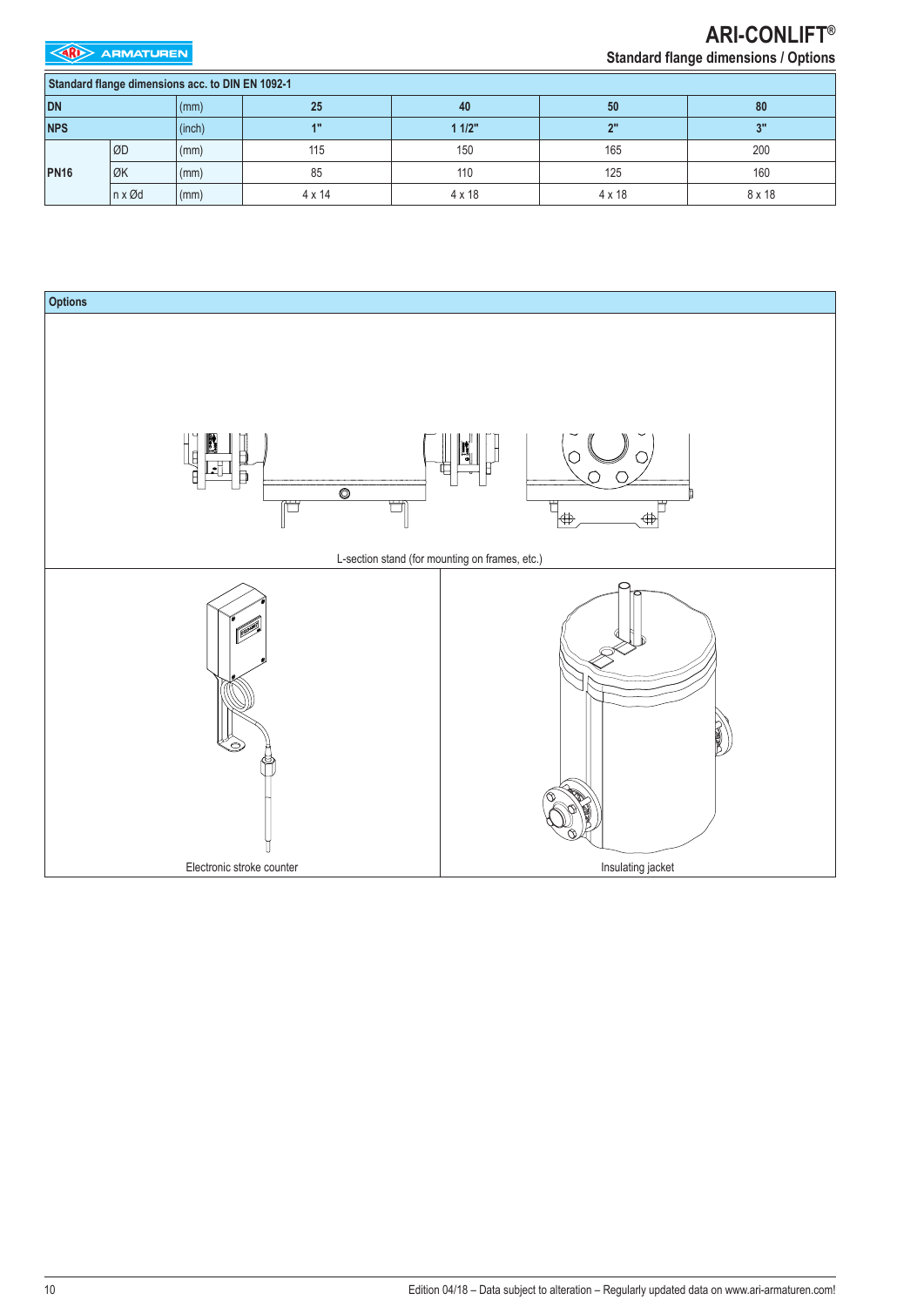### **Stroke counter**

#### **Description**

The electronic stroke counter shows the number of strokes made by the ARI-CONLIFT condensate pump. It can thus be used to determine maintenance intervals and calculate the amount of condensate removed. It is supplied with power by a built-in 3 V lithium battery. No external power supply is required. The stroke counter can be attached to all control units of the condensate pump shipped as of 02/2016.

The pump strokes are indicated on an easy-to-read, 7-segment LC display with 8 digits. A (lockable) reset button is provided on the front.

| <b>Materials</b>                  |                                   |
|-----------------------------------|-----------------------------------|
| Part                              | <b>Material</b>                   |
| Body                              | Plastic (ABS)                     |
| Holder                            | Stainless steel (1.4301)          |
| Cable quide                       | Stainless steel (1.4301)          |
| Cable                             | Silicone sheathed, red            |
| Sensor                            | Reed contact (max. 140V, 1A, 10W) |
| Magnet (component of the CONLIFT) | AINiCo500                         |

| Limits of use         |                                     |
|-----------------------|-------------------------------------|
| Storage temperature   | $-25^{\circ}$ C to 65 $^{\circ}$ C  |
| Operating temperature | -10 $^{\circ}$ C to 55 $^{\circ}$ C |
| Fluid temperature     | Max. 180°C, short time 200°C        |
| Relative humidity     | 25% up to 85% non-condensing        |
| <b>Battery life</b>   | approx. 7 years                     |
| Protection            | IP <sub>65</sub>                    |

#### **Fluid temperature**

The sensor which is used and its cable are rated for a maximum temperature of 180°C in continuous operation. If the CONLIFT is to be operated with motive steam at temperatures between 180°C and 200°C, the following equation can be used to determine the maximum temperature at the sensor:

### $T_s = 1/3 \times (2 \times T_D + T_K)$

 $\mathsf{T}_\mathrm{s}$  - Temperature at the sensor

 $T_{D}$  - Temperature of the motive steam

 ${\mathsf T}_{\mathsf K}$  - Temperature of the condensate

### **Special version**

A special version with a display and an external counter output can be supplied to the customer on request. Unlike the standard version, it requires an external 6 to 30 V DC power supply for the counter signal. The output signal corresponds to the supply voltage, i.e. 6 to 30 V DC.

| Additional data for special version       |                      |
|-------------------------------------------|----------------------|
| Power supply cable                        | PVC black, max. 80°C |
| Power supply                              | 630V DC              |
| Brown wire                                | Supply voltage       |
| <b>Black wire</b>                         | Counter signal       |
| Blue wire                                 | Ground               |
| Length of power supply cable              | approx. 5m           |
| Input resistance of external counter unit | $>$ 4.7 k $\Omega$   |